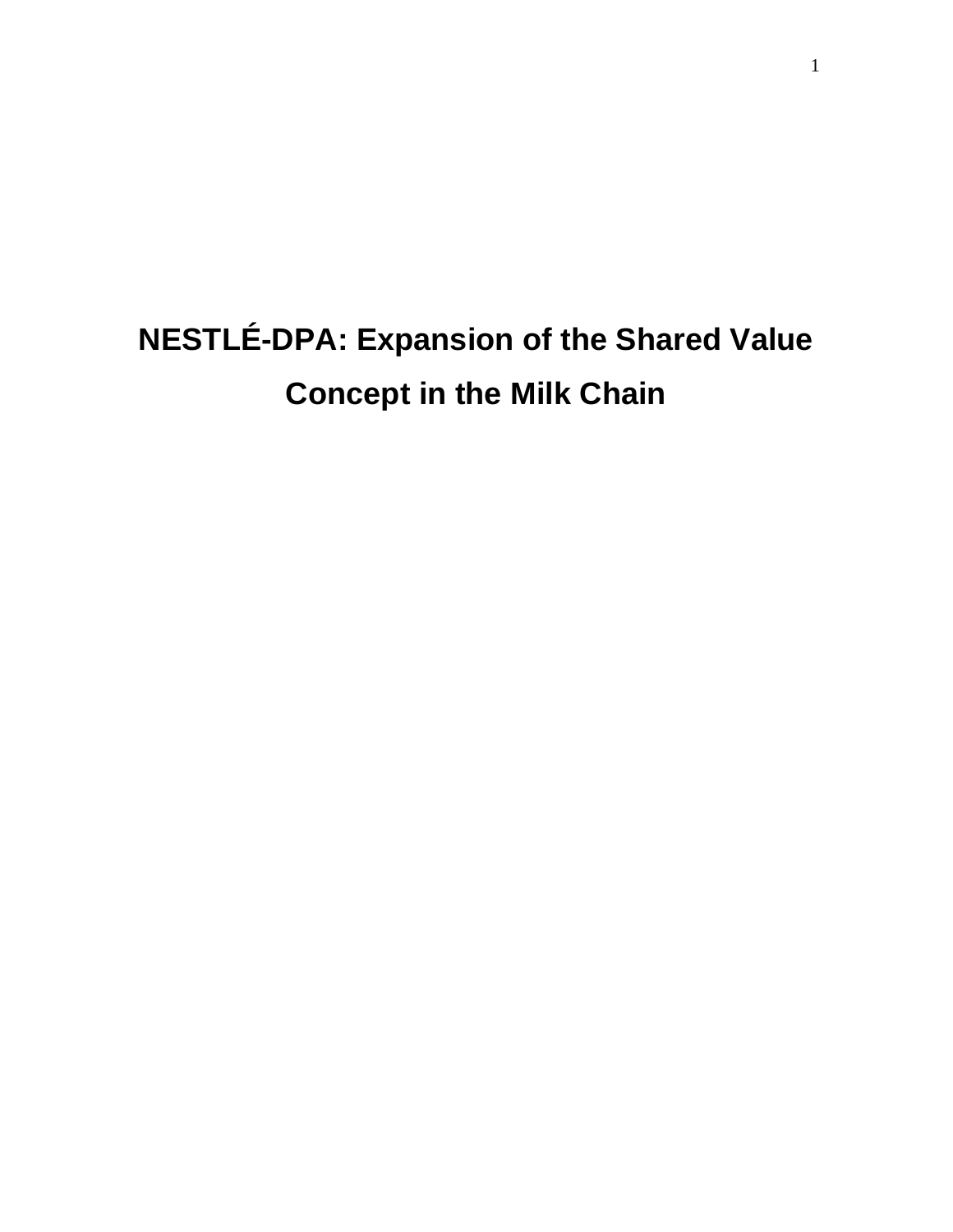# **CREDITS**

#### **Authors**

#### **Cláudio Antonio Pinheiro Machado Filho**

Prof. Dr. – School of Economics, Business and Accountancy (FEA) - University of São Paulo (USP). Coordinator of the PENSA (Agribusiness Knowledge Program)

#### **Tiago Fischer Ferreira**

Phd candidate - School of Economics, Business and Accountancy (FEA) - University of São Paulo (USP). Researcher of PENSA.

#### **Nádia Alcântara**

Msc candidate - School of Economics, Business and Accountancy (FEA) - University of São Paulo (USP). Researcher of PENSA.

#### **Acknowledgments**

The authors wish to thank the collaborators and executives from Nestlé and DPA for their participation in this case study.

**Errors and omissions are of the exclusive responsibility of the authors and do not necessarily reflect the vision of the executives**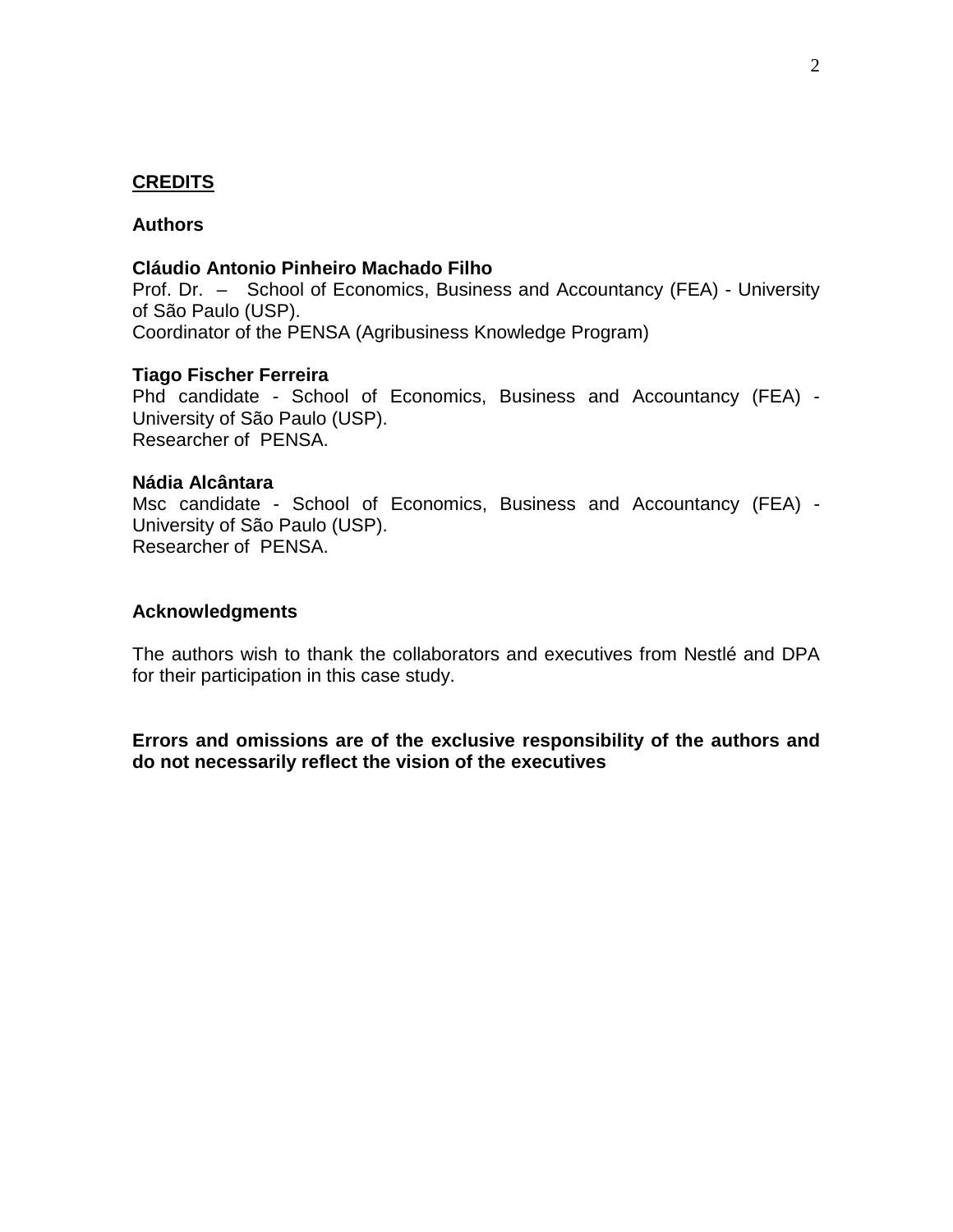# **IN THE WILD WEST OF SÃO PAULO...**



At the end of October 2007, a group of directors and managers of Nestlé-Brazil, meeting in São Paulo with João Dornelas, HR and Corporate Affairs director, was debating strategies for sustainability actions beyond the company's operational boundaries. The background of the debate was challenging. On the one hand these executives are increasingly pressed for short time financial results. Shareholders want greater transparency, accounting reports, and expressive results to be achieved in progressively shorter time periods. On the other hand, collaborators wish more and more to share the value created by the enterprises. The retail networks of food distributors pass on consumer's pressure for lower prices, better quality and signals of good practices along the entire production chain. The legal environment imposes more restrictions and sanctions on practices that may bring about negative externalities to society. Civil society pressure groups, acting in a legitimate or abusive way, view corporations as their preferred target in these times of globalization and "greenhouse effect".

How to steer an organization today, with very low tolerance for erroneous strategic decisions? And what to say about a globalized corporation acting in more than 50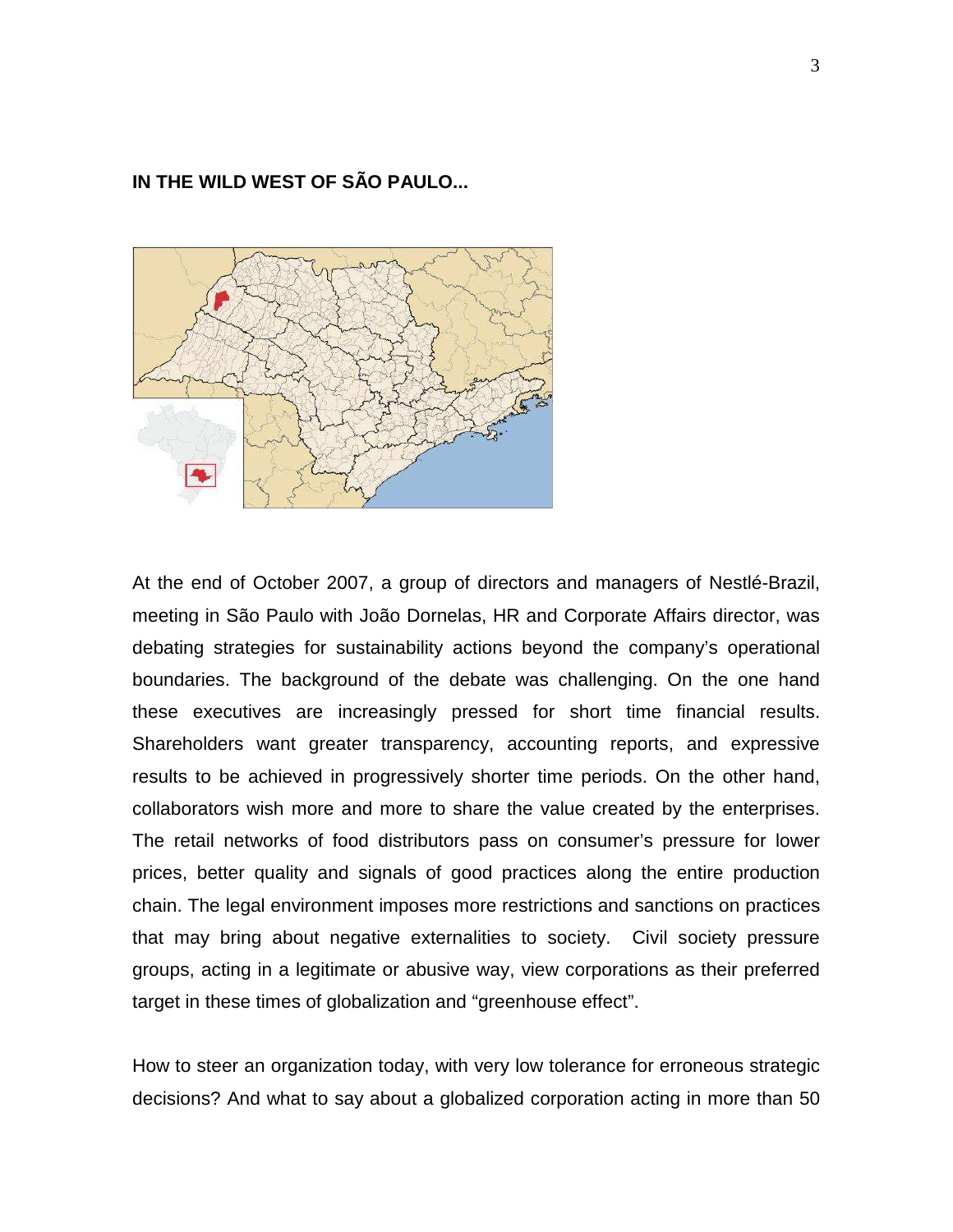countries, with an invoicing that places it in  $54<sup>th</sup>$  position in the ranking of the world countries, when this invoicing is compared to  $GNP<sup>1</sup>$  indicators? How to conciliate, in a sustainable fashion, the different demands imposed?

Back to the meeting room, consensus was that company operation in Brazil had to act increasingly in the "coordination" of sustainability actions, along its complex supply chains. At the global and local level, the company goes through many experiences in the implementation of projects of a socio environmental nature. The challenge faced by the meeting work group was to expand these actions, assess experiences and propose innovative models.

The Institutional Manager of Nestlé, Pedro Simão, called the group's attention to a report prepared by the team of the DPA (Dairy Partners Americas), a subsidiary company of Nestlé, responsible in Brazil to deliver all the milk supply used as raw material in the company plants developing diary products. The project in question was not the most expressive in the economic sense. Indeed, its concrete impact on company business activity was quite small. However, its impact, in terms of organizational innovation and corporate diplomacy appeared surprising.

The project represents the rupture of some ideological and cultural paradigms. After all, it links a mega corporation (through its subsidiary, responsible for the milk's origination) to a group of small producers settled in the Andradina region, in the extreme West of the State of São Paulo. The partnership was established by technology transfer to the producers settled in the region with a history of agrarian conflict and supported by professors and researchers from the "Escola Superior de Agricultura Luiz de Queiroz /USP". With the inclusion of small producers in the logic of modern capitalism based upon economic, social and environmental premises, a virtuous circle is closed.

<sup>&</sup>lt;sup>1</sup>The world invoicing of Nestlé is in the order of US\$ 104 billion, just behind Peru, 53rd in the World Bank Ranking, available in http://siteresources.worldbank.org/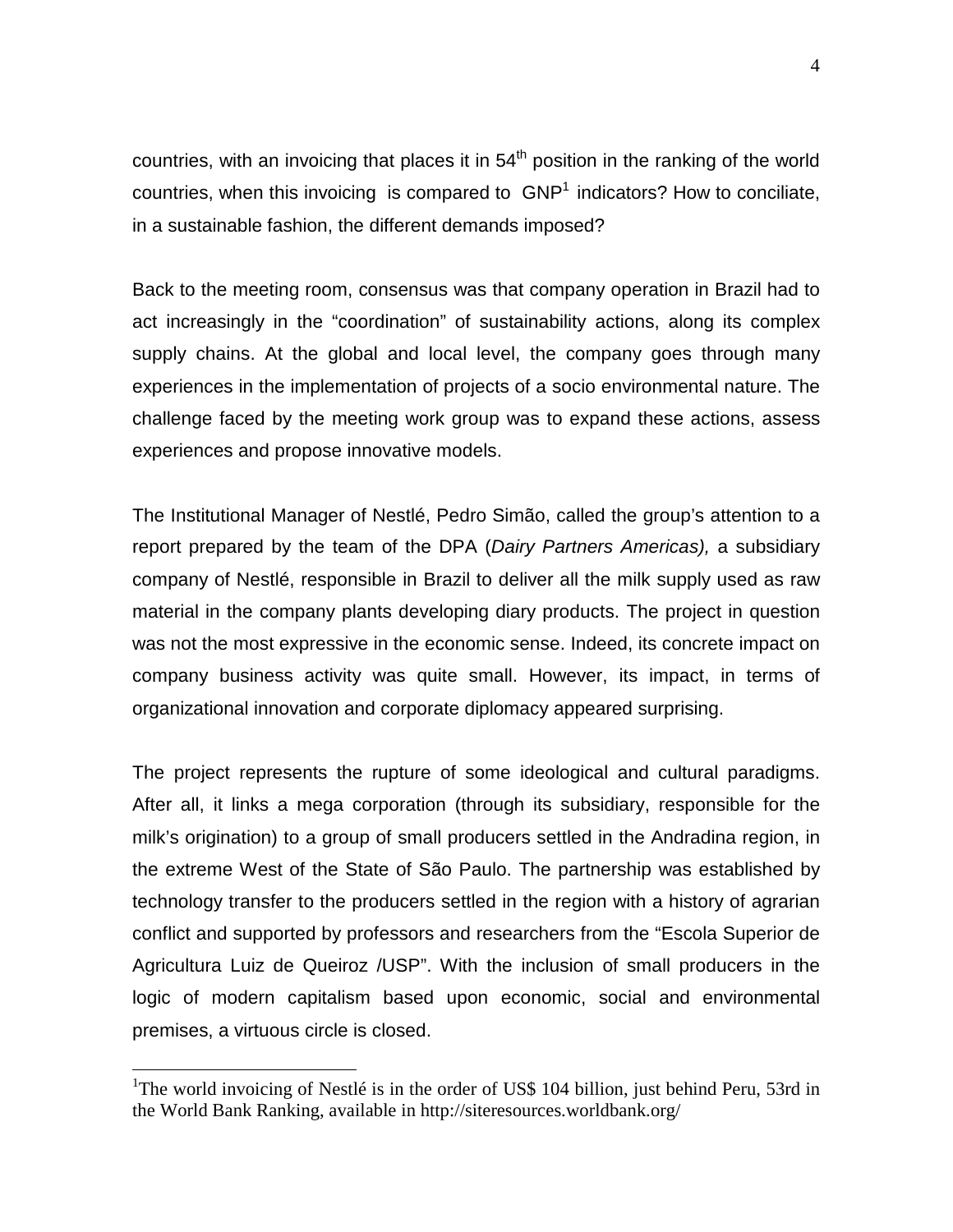This case study approaches this experience with a multiplying potential. The text highlights initially the debate on sustainability and the approach of Nestlé regarding this subject. Next, the main programs and projects of a socio environmental nature by Nestlé in Brazil are presented. In the sequence, the origin and evolution of DPA in Brazil, focusing on innovative sustainability projects is enhanced. The text concludes with a critical analysis of this experience to discuss the replication potential in different contexts, based upon actions in partnership with other companies acting in the food industry, that have devised IPAS (Initiative Pro-Sustainable Food) in Brazil.

#### **THE COMPANY**

 $\overline{a}$ 

Nestlé is a multinational enterprise of Swiss origin, present in five continents and with about 220 thousand employees in the world. The company was created in 1867 by Henri Nestlé, with the launching of "milk flour", food for children made of cereals and milk. Nestlé now has a consolidated global invoicing of about US\$ 104 billion in 2007, with 425 plants<sup>2</sup>.

In Brazil, the company started in 1921 with an industrial plant in Araras/SP. Nestlé is present in 7 states, has 26 plants, 5 distribution centers, 143 thousand suppliers, some 5,800 rural producers and about 175 million consumers. The product distribution network covers more than 1,600 municipalities. Gross invoicing of the Brazilian branch is of some R\$ 12.5 billion (US\$7.8 billion), comparable to the GNP of Mozambique in 2007. The Brazilian branch is already second in the company's worldwide ranking, just after the North-American branch.<sup>3</sup>

Nestlé is one of the main buyers of agricultural commodities in the country. The leading products purchased are: sugar, milk, cocoa and coffee. Nestlé is

 $2$ Data available in the site www.swiss.info.ch, access on 07/10/2008

<sup>&</sup>lt;sup>3</sup>Newspaper Gazeta Mercantil, available in www.gazetamercantil.com.br, consulted on 07/10/2008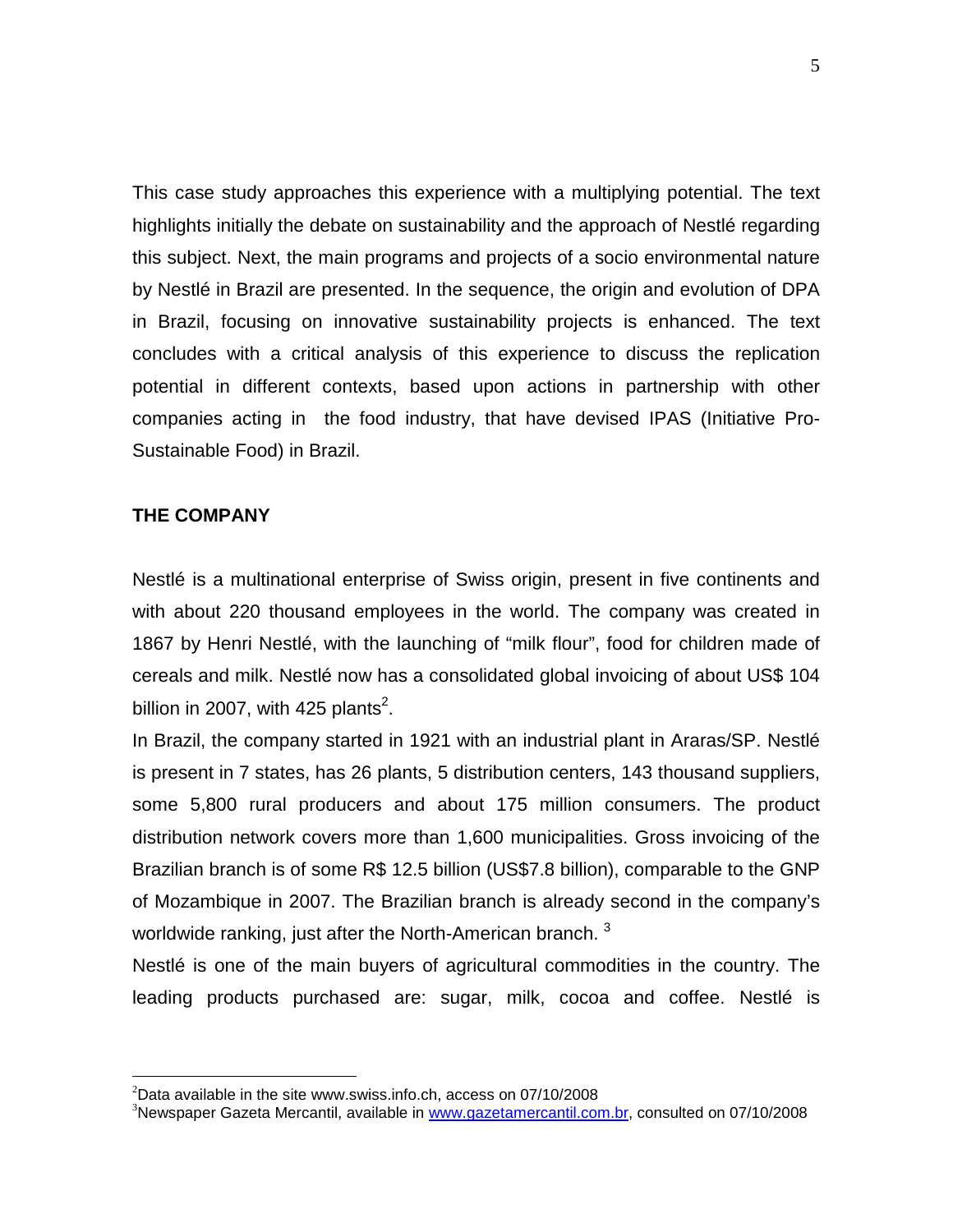responsible for 16.7 thousand direct jobs and 220 thousand indirect jobs<sup>4</sup>. It acts in more than ten market segments, among which are children's food, crackers, coffees, cereals, breakfast cereals, waters, chocolates and chocolate flavored sweets, cooking products, dairy foods, soft drinks, ice cream, products for clinical nutrition and for performance, products and services for companies and professionals in food services outside of the home and pet food. Nestlé is among the 10 largest companies in the aggregate food industry in Brazil with a consolidated billing of R\$ 12.4 billion.

#### **SUSTAINABILITY ACTIONS AND ENTREPRENEURIAL PRAGMATISM**

At Nestlé, business activities are part of a social matrix with responsibilities extending beyond the traditional perspective of profit maximization. Market integration lead companies to improve their behavior standards, whenever they face the growing demands of organized civil society.

Globalized companies like Nestlé, face the challenge of communicating values and ethical practices to their thousands of employees that work in institutional systems (cultural and legal) in different countries. The globalized economy with interconnected networks induces companies to act this way, because risk of a socially questionable behavior in their milieu, be it ethical or legal, intentionally or not may attract media attention, which in turn might cause irreversible damage to companies, jeopardizing even their survival. This is the case of some events related to environmental impact, exposure of the neighboring communities to risks, practices detrimental to employees, to give some examples. On the other hand, constructive social practices may achieve the opposite effect, calling the attention of public opinion, of clients, consumers and government in a positive way.

In this scenario the activist NGOs are increasingly pressuring governments to exact from organizations an agenda regarding sustainability, and beginning to consider the environmental and social issues as well as traditional economic

<sup>4</sup>Data available in www.nestlé.com.br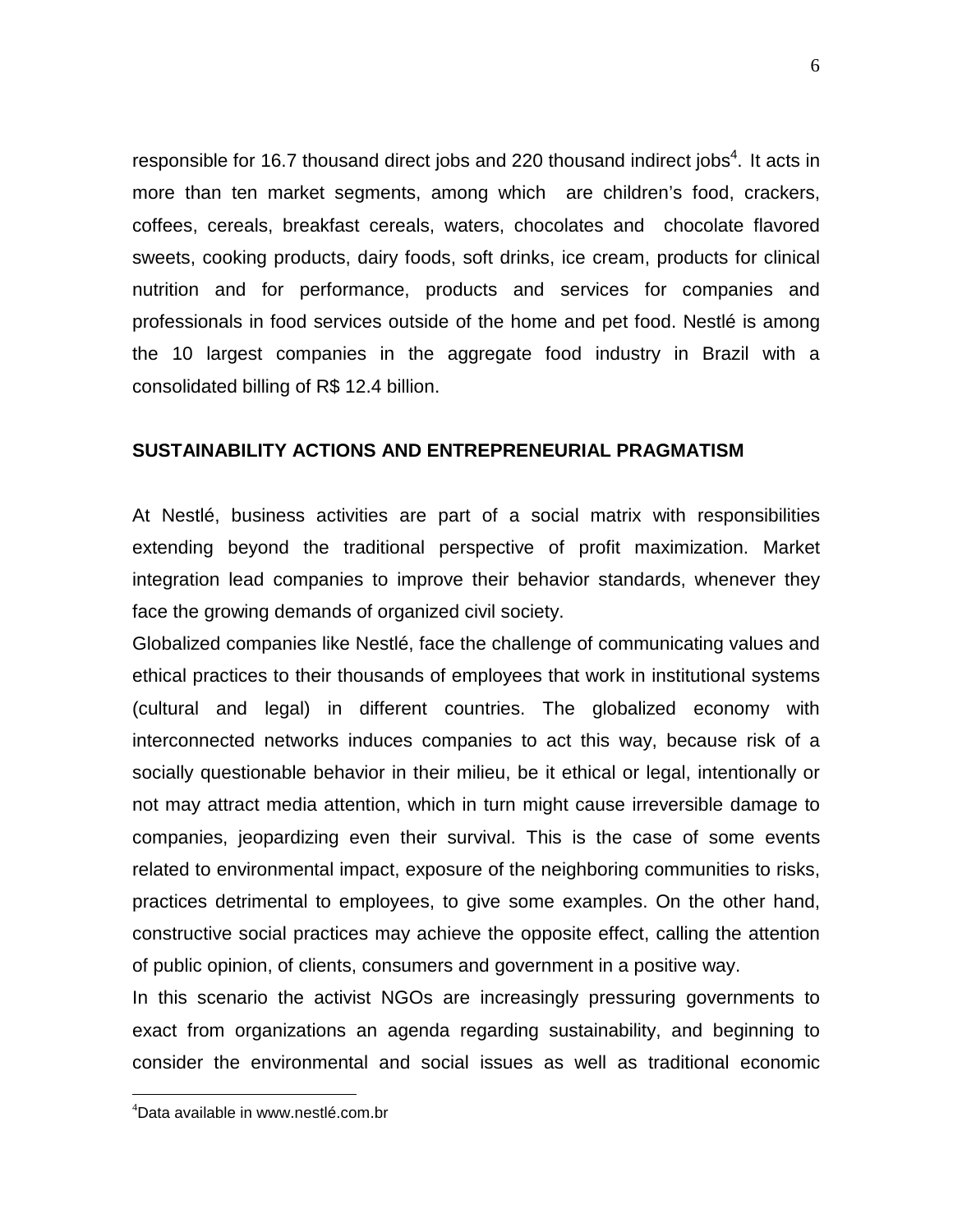concerns such as profit and growth. In the case of organizations such as Nestlé, the additional challenge rests upon the coordination of all activities in the different production systems, where it operates, to induce and foster changes towards sustainable practices.

# **NESTLÉ STRATEGIC GUIDELINES FOR SUSTAINABILITY**

For Nestlé, the concept of sustainability is associated to the classical model of the "Triple Bottom Line" (People/Profit/Planet), illustrated in Figure 1.

The logic of the model is equating the economic, environmental and social requirements of society in a broad sense, and more specifically of the stakeholders that interact with the company based upon the principle of "creation of a shared value".



Figure 1 - The 3 P's of Sustainability. Source: Adapted from www.saiplatform.org/about-us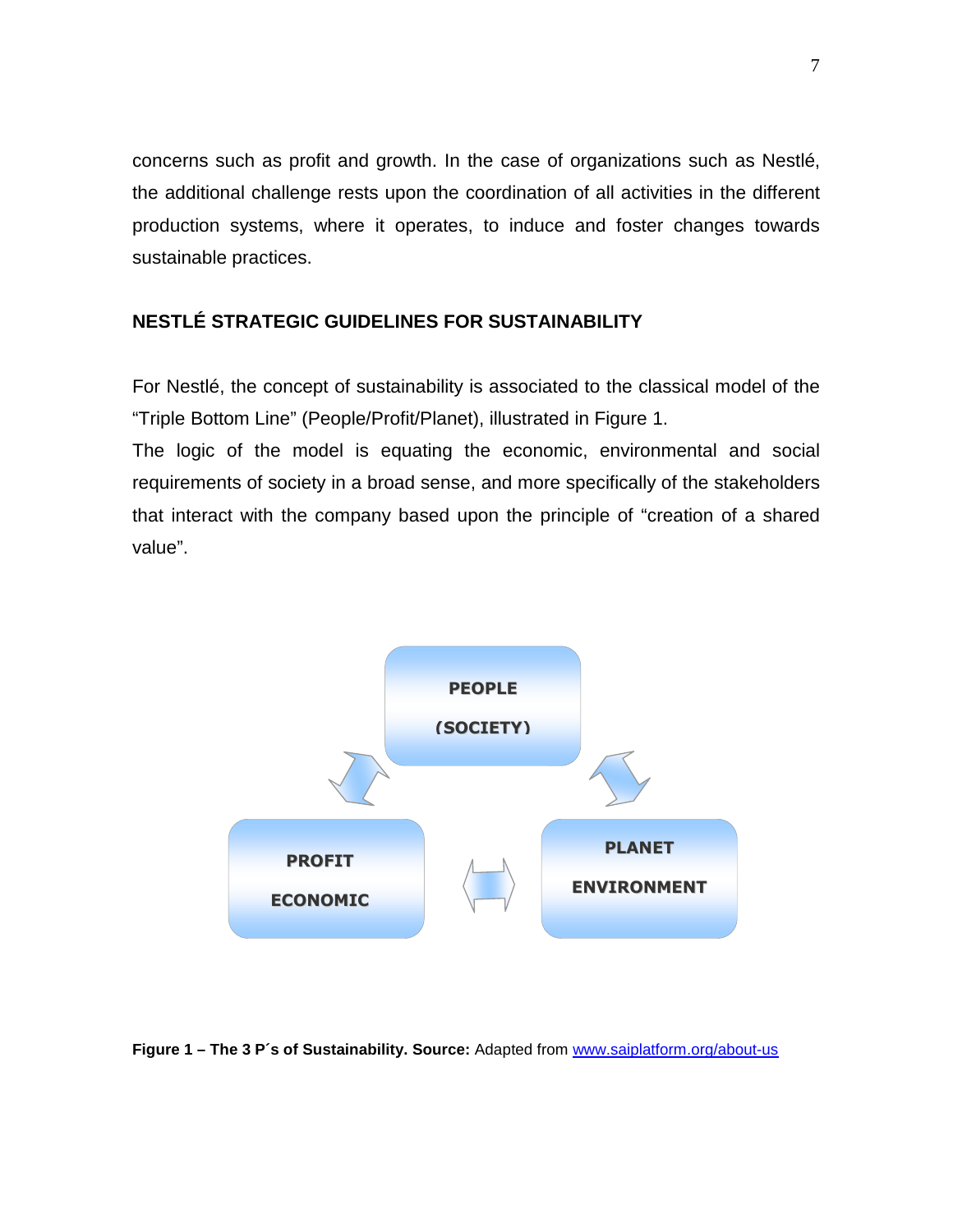Social and environmental sustainability actions developed by Nestlé exceed compliance to the legal requirements; they are part of a process of strategic decision making, extrapolating boundaries of the organization itself in terms of coordination of actions throughout the company supply chain, up to the distribution of its products. Convergence that justifies this type of action by the complex organizations is that creation of value for the shareholders in the long term passes through equating the requirements of the different stakeholders of the organization.

Creation of the shared value is mirrored in two aspects: a) Creating competitive advantages, improving the company's capability to attract and maintain resources; b) Minimizing risk of reputational losses. The model expressed in figure 2, synthesizes the company's accrued value as result responsible actions.



**Figure 2 – The model of value creation as from actions of Socio Environmental Responsibility. Source**: Adapted from Fombrun, 2000 apud Machado Filho, C.A.P., 2006

The rationale is that companies with socio environmental responsibility actions may obtain reputational capital gains, levering business opportunities to reduce potential risks of its behavior on the market, protecting or generating increased company value. In this sense, "corporate diplomacy", becomes more important in situations where the company is the target of negative campaigns as well as in proactive actions that minimize risks or increase opportunities.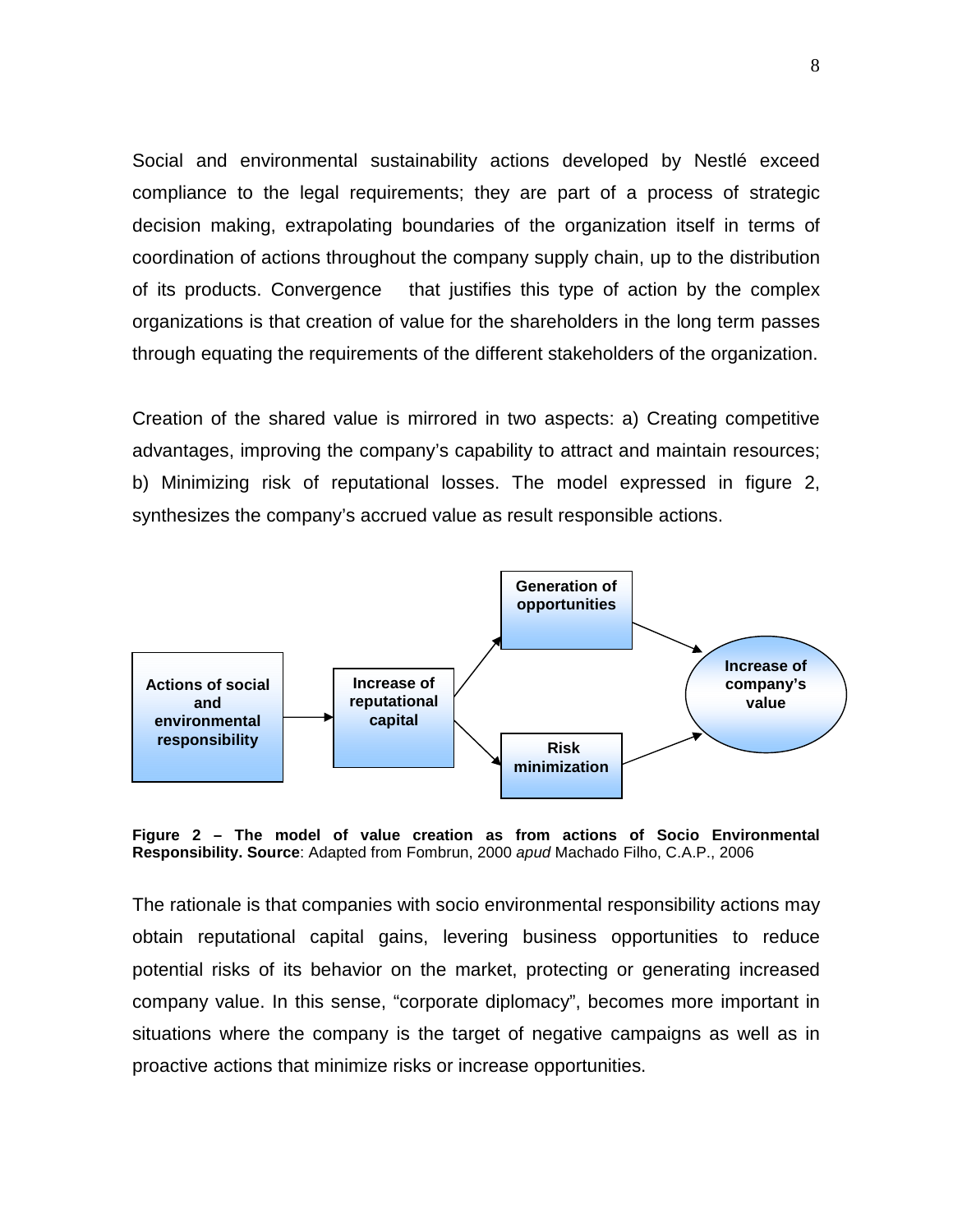# **NESTLÉ'S SUSTAINABILTY ACTIONS**

Nestlé Brazil's sustainability action follows corporate principles advocated by the company worldwide, publicized to stakeholders by means of the principle of shared value and of the wellness concept. This concept promoted a significant change in the company's strategic focus. This positioning seeks world leadership in "Nutrition, Health and Well-being". In this new positioning, in addition to perceived nutritional value, products are included that contribute to a feeling of physical well-being and psychological comfort and traditional values regarding concern with quality and safety of the food.

In the corporate documents wellness is expressed as follows:

"Offer the Brazilian consumer products known to be leaders in quality nutritional value that contribute to a more healthy and pleasurable nourishment, always generating business opportunities for the Company and a shared value with Brazilian society".

Precepts involved in this new business strategy and positioning pervade not only marketing strategic actions but also actions of a social and environmental nature, serving as the foundation to generate ideas in accordance with the company's interests and those of the surrounding communities.

#### **Insertion of sustainability into the organizational framework of Nestlé**

Putting into practice these corporate principles in each country is not a trivial task for a corporation the size of Nestlé. Its matrix framework entails a complex decision making process especially regarding the subject of sustainability, that has interfaces in different areas of the company's organizational framework.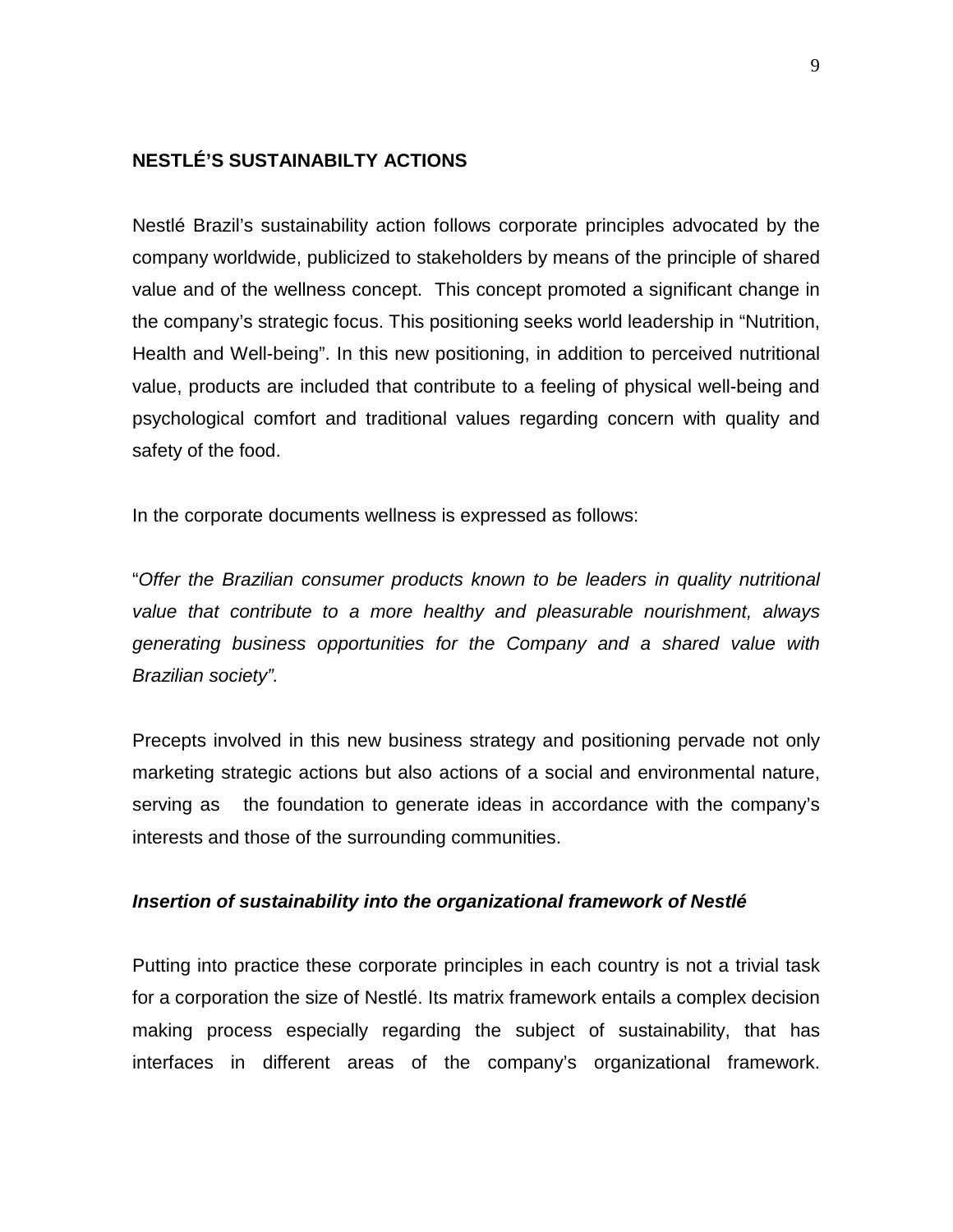Coordination of this entire process is one of the challenges that Nestlé Brazil is currently facing.

The company has no area that strategically centralizes sustainability actions, although lately the corporate affairs management has been taking over a significant role in the communication and dissemination of the concept. It is also organizing and fashioning of an expansion strategy for actions that will generate shared value in Nestlé. In the environmental dimension, the area of corporate affairs participates in the development of methodologies applied to actions of an environmental nature, that affect the regions and areas where the company acts in Brazil. In the social area the Nestlé Foundation is closely linked to the area of corporate affairs and is responsible for the social actions, charged with preparing, implementing and controlling social projects.

In the projects of a social nature, the manager of social responsibility, Silvia Zanotti, emphasizes the growing importance of this subject that permeates all of the company's divisions. The company's projects of environmental nature undergo specific methodological development for control and monitoring techniques of the actions in the corporation's internal domain. The company's current challenge is to extend the projects to key stakeholders of its value chain.

#### **Sustainability projects connected to the company's business activity**

#### **The SAI Platform**

Nestlé is one of the global company's that created the SAI platform (Sustainable Agriculture Initiative). The concept of this platform is to share among various companies that use agricultural raw material, actions directed towards sustainable agriculture. The platform functions by organizing groups that exchange information and experiences at world level.

The platform now has five working groups organized for the chains of cereals, milk, potatoes and vegetables, fruit and coffee. Nestlé acts as the work coordinator of the coffee group. In this same context, Nestlé is also a signatory of the Common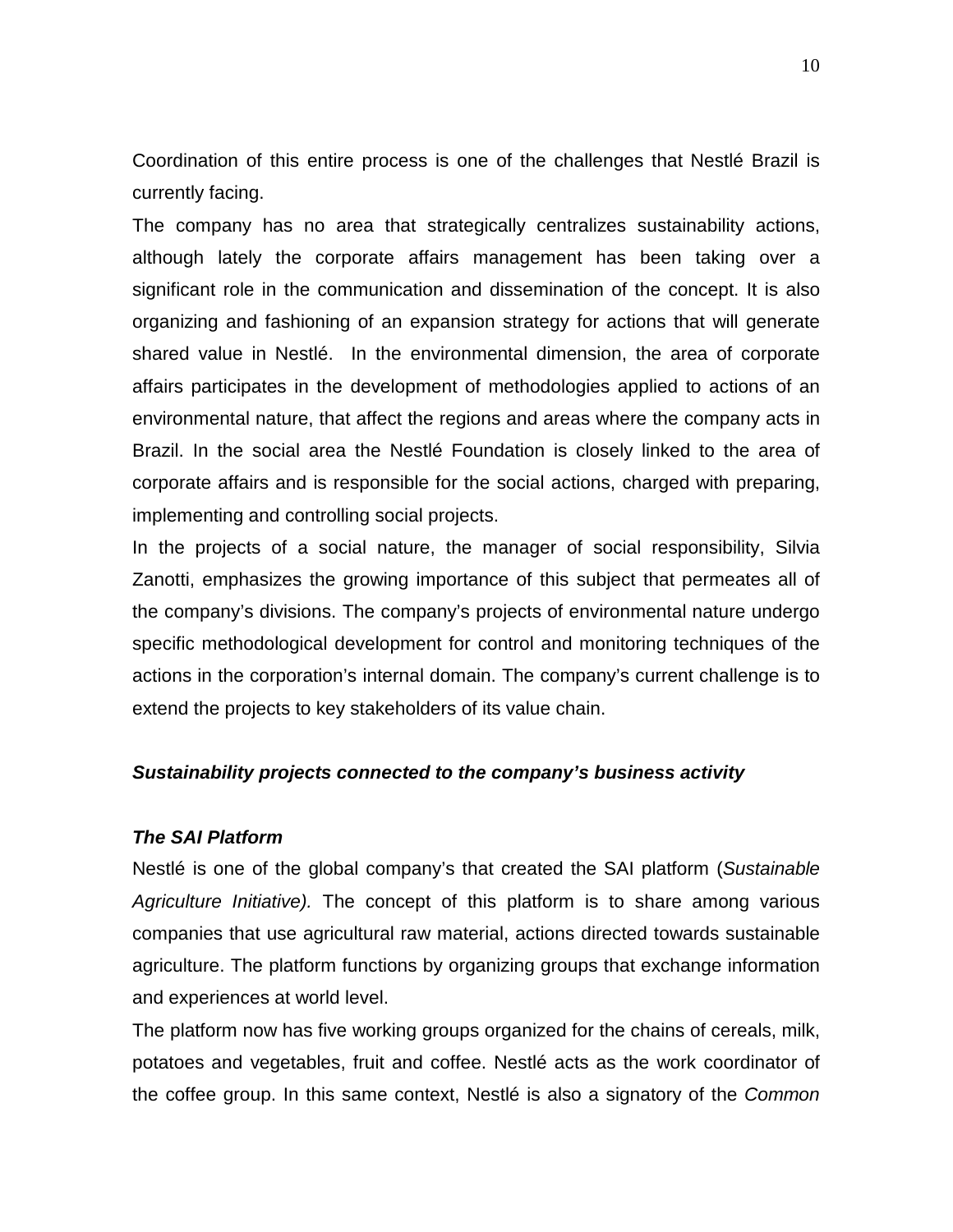Code for Coffee Community, known as four C's. This code seeks to promote the concept of sustainability in the chain of unprocessed coffee. The code was created, based on the United Nations Objectives for the Millennium. The code's principle encompass three main aspects: the first is the production of coffee under decent working conditions, the second aspect regards environmental safeguard and the third is related to maintenance of an economically feasible activity.

#### **Supply chain**

Nestlé has a supplier code, the Nestlé Supplier Code. In this code Nestlé specifies actions that the company requires from its purveyors. The Nestlé supplier code is directed to all the company's purveyors, including employees, agents, outsourced and rural producers that directly or indirectly supply their production to the company. This code has main topics that deal with business integrity, business practices in accordance with local laws and regulations; sustainability; working standards; safety and health; environment. The director responsible Moacyr Calligaris controls all the supply chains of raw material for the company, with the exception of the milk chain, managed by DPA.

#### **The Nestlé Environment Management System**

Nestlé Brazil has specific management to deal with the subject of environmental sustainability at its units. Ailton Storoli, company's environmental manager, highlights that projects in this area focus on generating controls and environmental indicators of the manufacturing operations. The purpose of these actions is to minimize residual effects of plant production that somehow come in contact with local communities. There are actions to reduce polluting residues with controls for solids, gases, sounds and even effluents.

The environmental management of the manufacturing plants is responsible for control of the environmental indicators developed for residues in general. The environmental management area of Nestlé was recently restructured and remodeled to obtain the ISO 14001. The environmental control program belongs to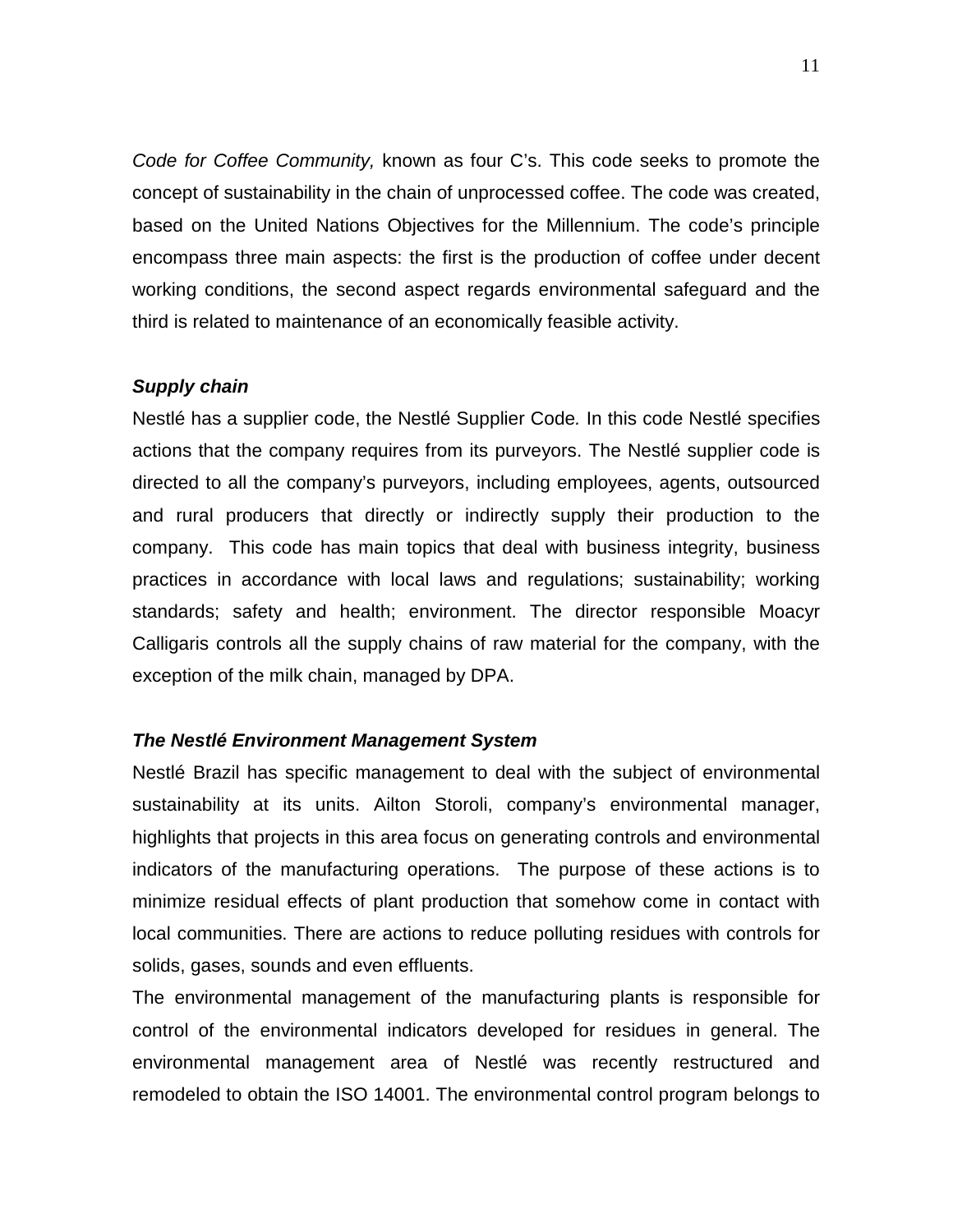the (Integrated Management System (IMS) (see attachment 4) that, in addition to the environmental link also involves the issues of quality, security of the foods and safety and health of the employees. The integrated system is a procedure audited by an independent company, with an internal certification system of Nestlé that is being developed for use in all of the company's plants.

Prior to the implementation of the IMS in general, a pilot has been set up in six of the corporation's factories, for the purpose of making project adjustments that might be needed. The goal is that all industrial plants be fully certified by 2010. The system has a cyclic characteristic with a continuous development feedback to update the process. Participation of the departments is never individual, not even the generation of information and knowledge. All departments must give their opinions on the techniques and actions to be implemented, in their own as well as in the other participant departments.

The majority of actions have a stronger link with the internal procedures of the manufacturing units, albeit not actions of a common nature between plants and neighboring communities. Responsibility for the communication of routine environmental aspects involving a factory belongs to environmental management. However, in matters of greater importance, that might influence Nestlé's image, the communication function with the market also involves Corporate Affairs. Nestlé reports to stakeholders on socio environmental actions by means of a social statement. There is no specific statement for the communities' surroundings specific plants.

The system has a broader connotation than simply an environmental strategy. A cultural change is envisaged by the system more than an operational one. Many of the rules for control of each area involved existed prior to implementation. In this sense requisites for the internal control systems of Nestlé are usually tougher than market certification rules.

For continued maintenance and development of the system, periodically employees and third parties are trained on techniques, methodologies and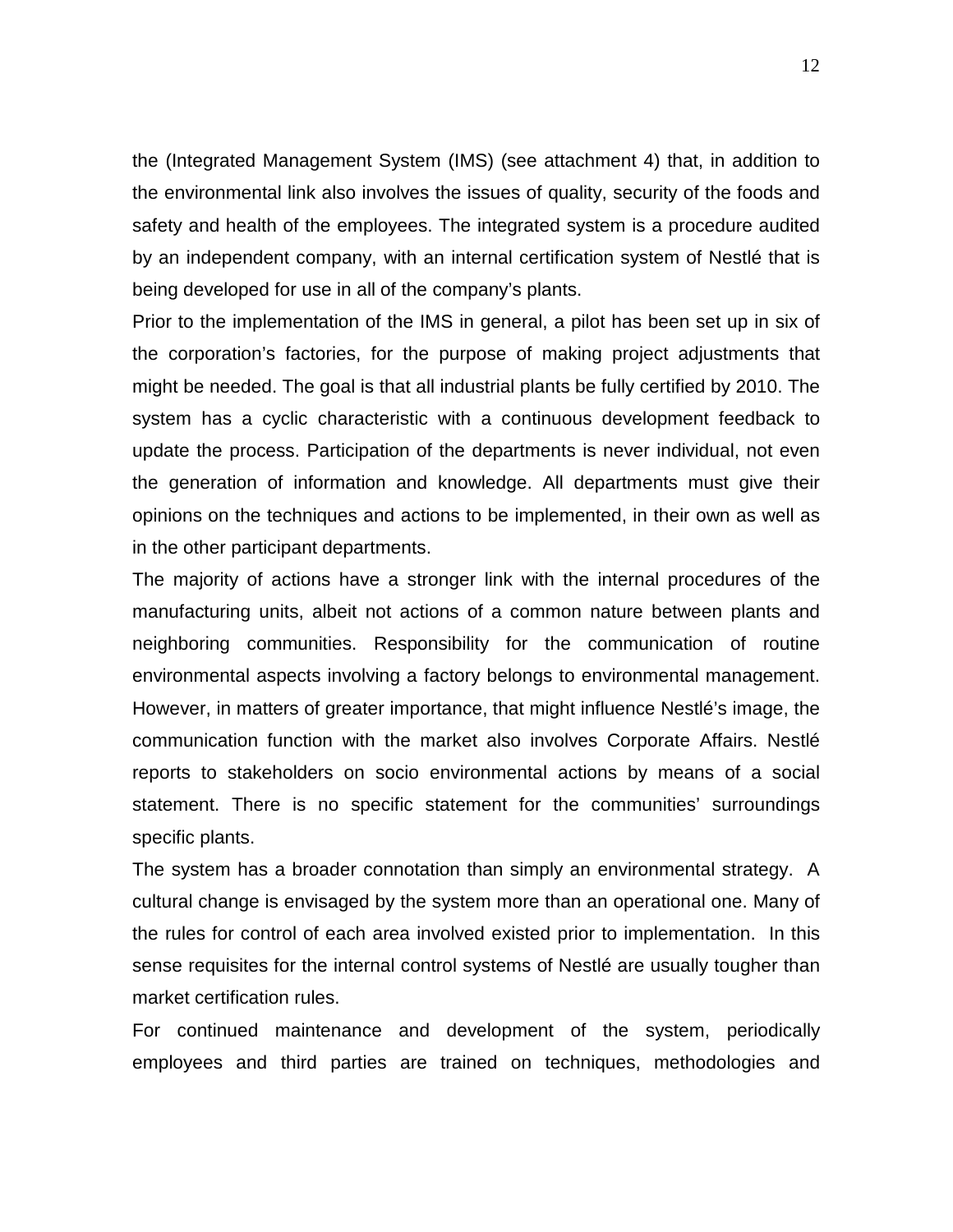concepts. Training systematically undergoes an assessment, generating routine updating.

The environmental control system has the function of assessing inputs (raw materials, resources, etc.) and outputs (products, residues, noises, odors). Development of the IMS led Nestlé plants to program actions directly connected to environmental procedures that culminated in the creation of **Nestlé's Good Environmental Practices.** The principle foundations of the program of good environmental practices are control of the company's consumption of environmental resources as well as of residues. The program further focuses on the plants' energy matrixes to minimize use of non-renewable resources and reutilization whenever possible of industrial wastes. This way, Nestlé has adopted burning coffee dregs to obtain energy, as well as the control of all other sources of energy needed by the plants.

Nestlé controls the processing with indicators directly related to the achievement of goals of each involved area. The main indicators analyzed are: energy and water consumption and generation of solid wastes.

#### **Social investment projects**

In the company's organization chart, coordination of social investments is under management of Corporate Affairs. Nestlé social projects have been publicized in communities next to the industrial complexes of the company and also passed to others that required replication of the initial projects. Methodology developed to manage the interaction of employees with the social programs and to motivate the monthly contribution was an initiative of the employees themselves. The **Nourish Program** created in 1999 is the leading social investment project of Nestlé Brazil. The essential concept of the program is the qualification of young people on food education, in an effort fight malnutrition and child obesity, thereby encouraging young people to adopt healthier food habits. From 1999 to 2008, 865 thousand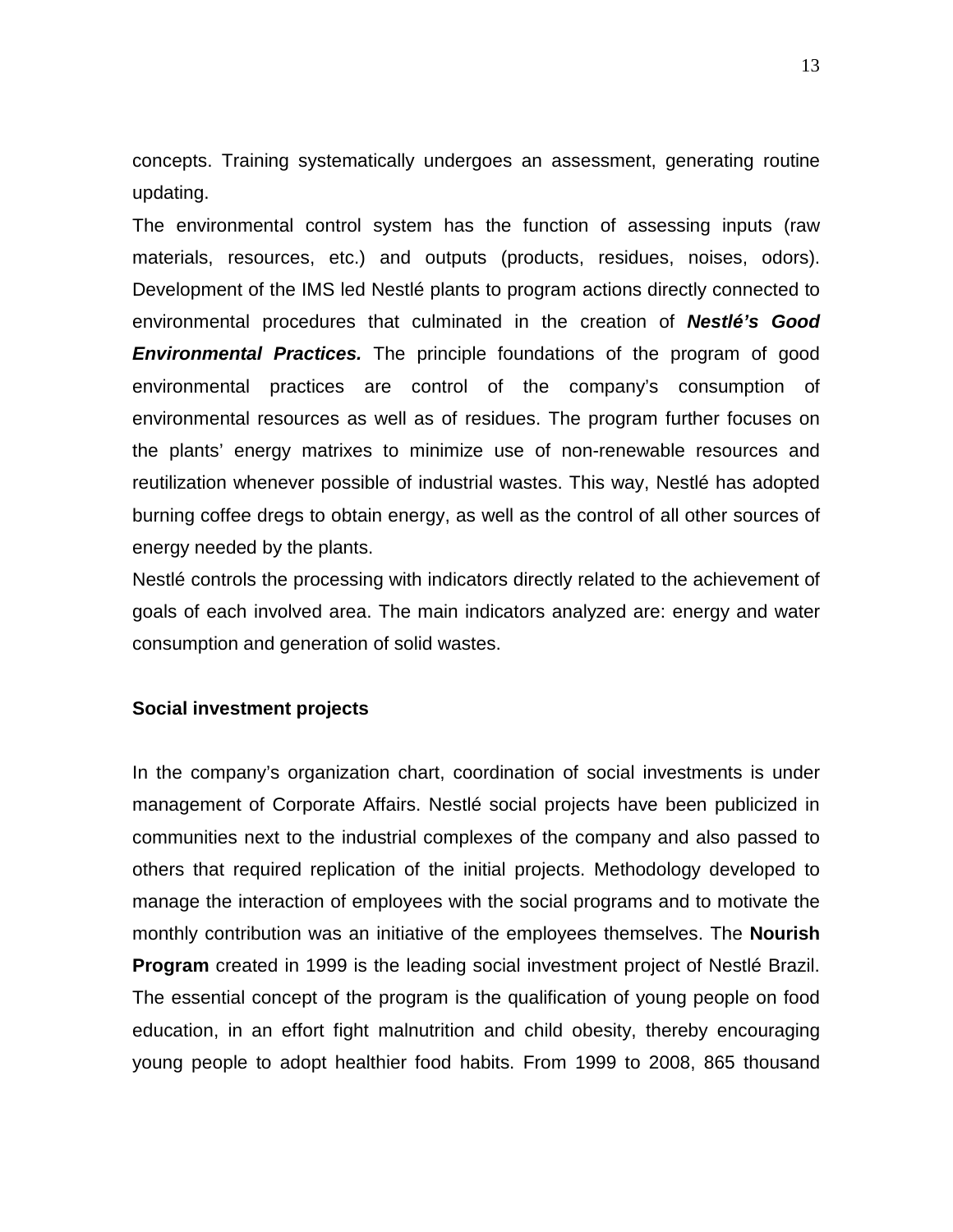children and 8,500 educators attended the program, in 3,000 schools, with growing numbers every year.

The program is structured on the principle of volunteer groups of Nestlé employees, encompassing from financial donations deducted from the payroll up to participative actions at the schools supported by Nourish. The main actions with the schools are thematic- educational games and lectures, always with "background" concepts of healthy eating. The principles for choosing a school in a community for partnership with the Nourish Program, involves an evaluation system beginning with enrolment at Nestlé, when made available by the company and indicated by the employees. As from selection of those enrolled, the community is evaluated with the presence of a representative of Nestlé for the final evaluation, and once approved by Nourish, it is begun in the community.

In addition to the direct action by volunteers from Nestlé, the Nourish Program also carries out the training of technical teams from municipal education offices, for the purpose of taking food education to public schools and improving school snacks. In 2008, the Nestlé Brazil Foundation will carry out the first meeting of municipalities qualified by the Nourish Program in João Pessoa City, Paraiba State.

The Nourish is a rather well known program in Nestlé Brazil, and is becoming recognized by the market. Other projects in agreement with the Nourish Program ideals have been developed in Nestlé Brazil to generate action in areas that Nourish could not reach. Corporate Affairs launched in 2008, other social projects: the 'Take Care" and the "Know".

The **Know** Program is focused on promoting rural development, leading to social, economic and environmental development for the interior, focusing essentially on farmers included in the company's value chain.

The **Take Care** Program aims to disseminate concepts related to environmental education focusing essentially on preservation and responsible use of water, as well as to mobilize Nestlé collaborators to adopt a respectful attitude and precepts of conscientious consumption.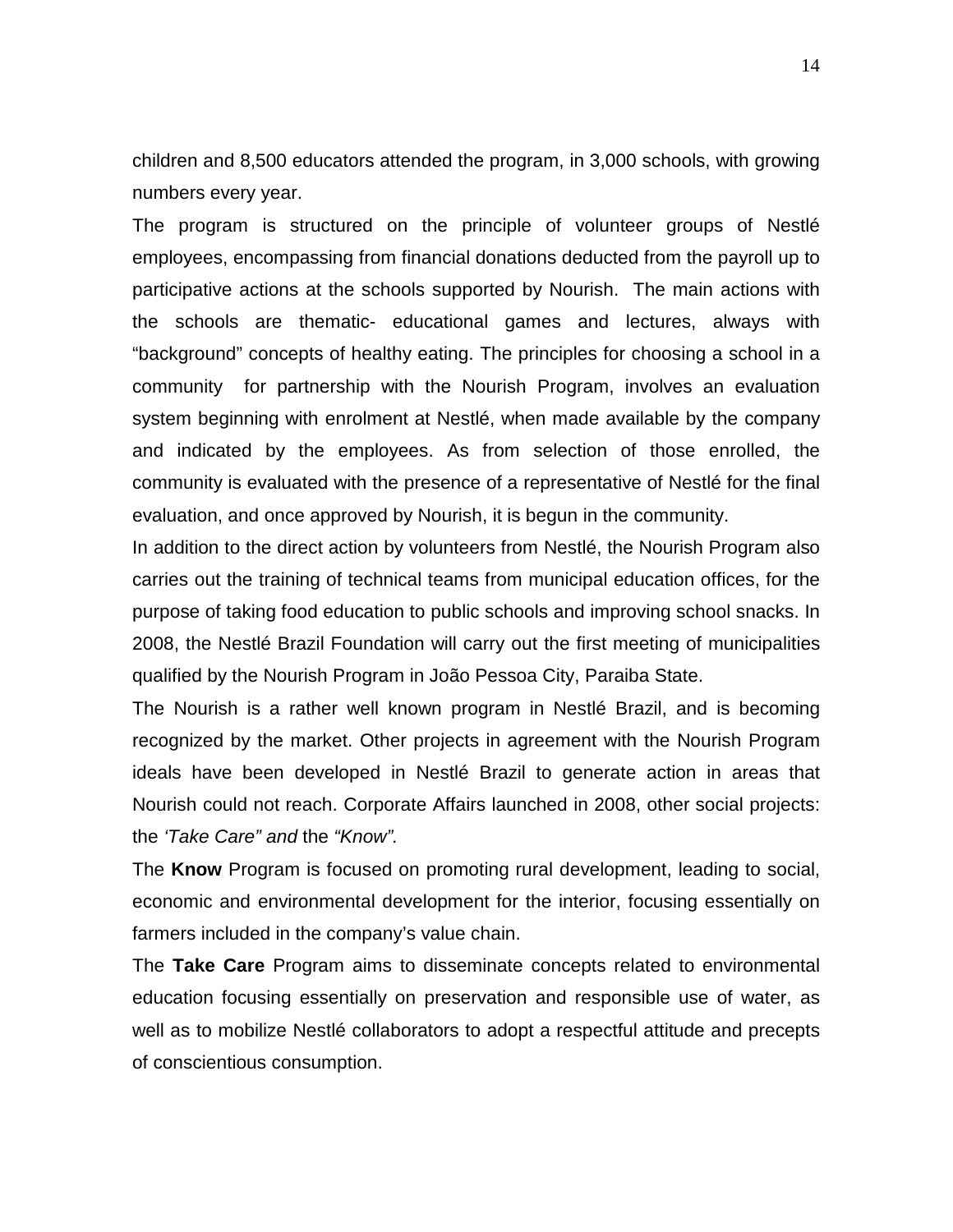Expand recycling in Brazil by forming recycling cooperatives is part of the specific objectives of the project, at implementation stage.

Through this program, the Nestlé Brazil Foundation finances the CEMPRE - Entrepreneurial Commitment for Recycling, to form co-operatives of scavengers. With the resources made available by private initiative, CEMPRE donates presses and equipment for individual protection to scavenger co-operatives, offers legal support for beginning co-operatives and supplies technical qualification to cooperative members for good management of residues to protect the workers' health and maximize their income. Nestlé is the first company to allocate resources for this purpose constituting the Fund for Support to Co-operatives that already has the support of five other companies.

# **The DPA CASE** - **DAIRY PARTNERS AMERICAS AN EXAMPLE OF SHARED VALUE IN THE AGROINDUSTRIAL MILK SYSTEM**

"Producer in **red** performance does not think about **green**" Anonymous farmer

DPA is a joint venture created by Nestlé in partnership with the Fonterra<sup>5</sup>. DPA activities in Latin America began in 2003. DPA commercializes about 3 billion liters/year in South America, acting directly with 13 thousand milk producers and with 40 thousand through supplier co-operatives $6$ 

DPA is responsible for all the milk needed to supply the plants of Nestlé in Brazil. Acting at the origination of the products through a specialized structure, DPA acts based on zero profit, that is to say the transfer price of milk to Nestlé and Fonterra

 $5$ Fonterra is a cooperative formed by some 11,000 producers from New Zealand with a production of about 14 billion liters of milk per year. Fonterra is one of the six largest milk and diary product companies in the world and leader in diary products export. It is responsible for about a third of the world market (information available DPA)

<sup>6</sup> Information available on the site www.dpamericas.com.br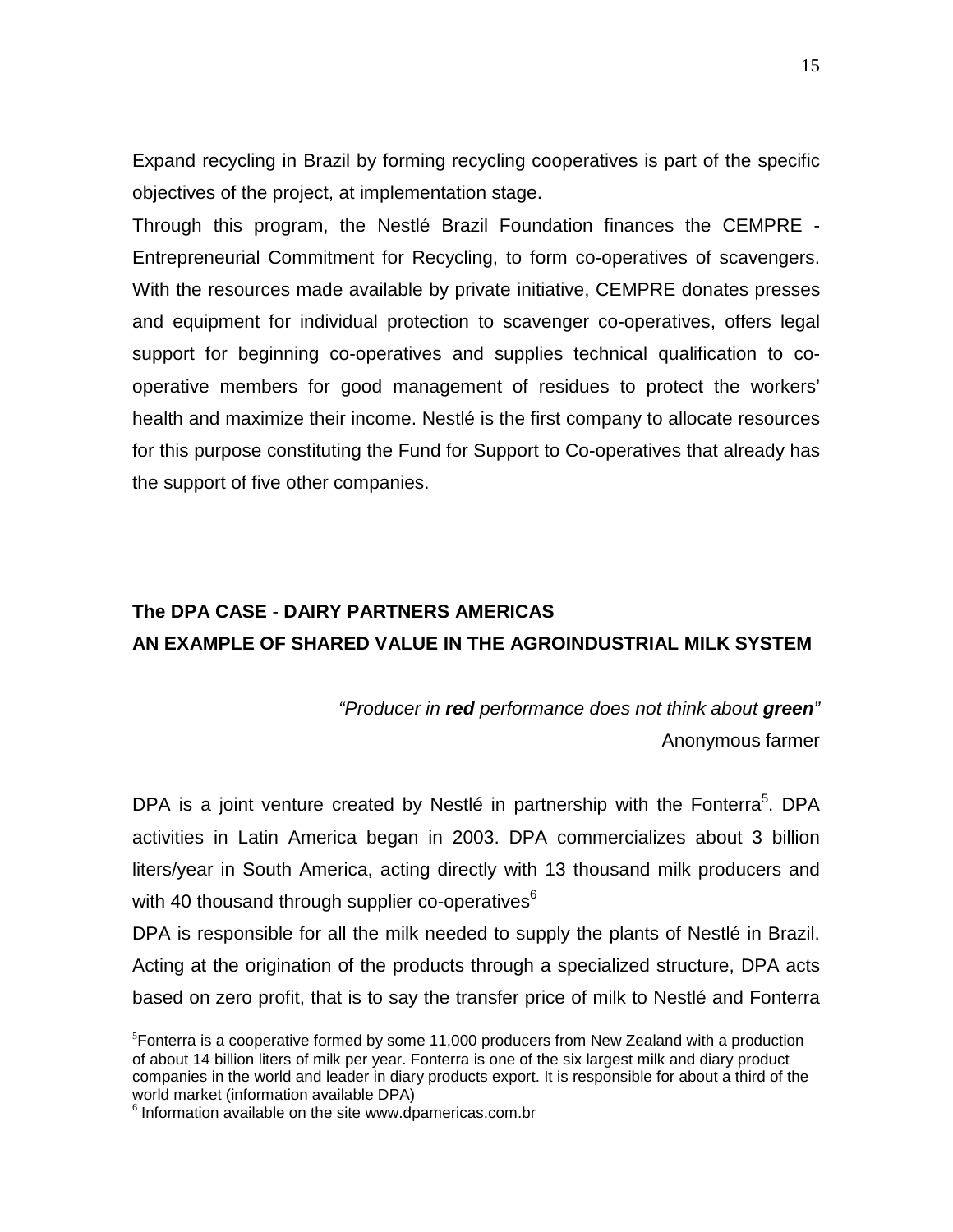is equal to the total unit cost of the product operationalized and marketed by DPA. DPA has its own code of conduct based upon corporate principles of the controlling companies.

#### **DPA Programs for sustainability**

The actions practices by DPA follow a motivation driven line of the company to sustain a strong image with its stakeholders, cultivating the relation ships, managing risks and generating products that will known for quality and safety.

All of DPA's collaborators are fully aware of the company's role in society. This is reflected in the agreement to act implementing an activity suited with DPA needs in a sustainable way, interfering in the social and economic development, where it is present, in a proactive way respecting the values of that society.

Some programs are directly related to the company's core business such as milk collection for its controlling companies Nestlé and Fonterra. Other programs are directed toward furthering diary cattle breeding, such as the milk production cost monitoring program and the inputs and services purchasing club. The first is a pilot effort for the collection of monthly costs of the DPA producers, carried out by field technicians so as to orient strategies to increase profitability of these properties. The purpose is to guarantee long term sustainability. The second, the Inputs and Services Purchasing Club, is an intensely utilized resource by the partner producer of DPA, which contributes to managing the purchase of products in a practical and speedy way, under favorable negotiating conditions, reducing purchase costs of inputs and services for the day-to-day on the property.

Sustainability programs of DPA are conceptually aligned with the global corporate program SAI (Nestlé Sustainable Agriculture Initiative). This interaction may bring about an important exchange of learning for exploitation of the program's methodology in other contexts and countries.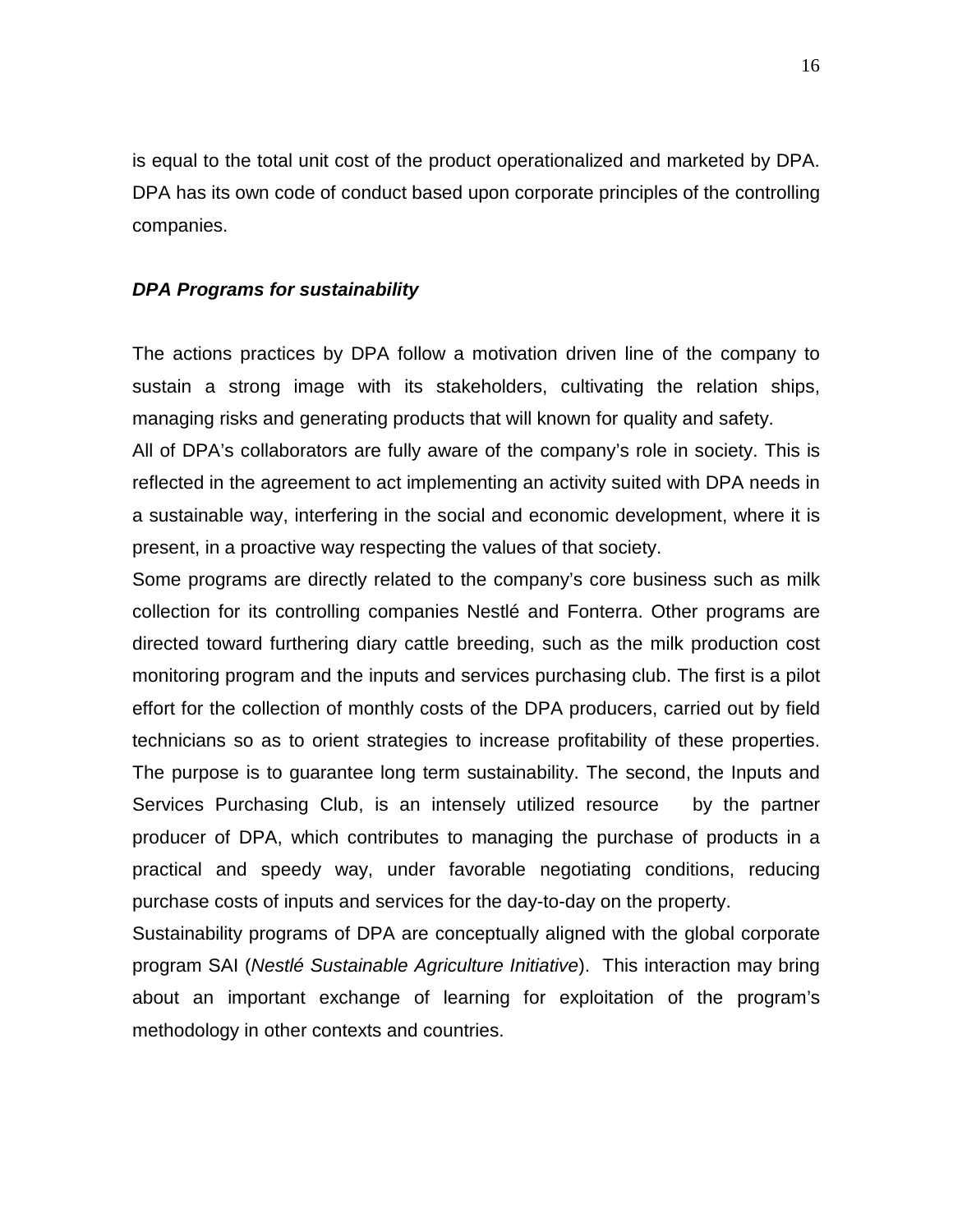The model of Shared Value at origination of the milk is based upon the Service to the DPA Milk producer. The programs are divided into three blocks: Food Safety, Improvement of Competitiveness and Pre-competitive Actions.

The two programs conducted by DPA will now be detailed: the **Program of Good Practice on the Farm** (belonging to the group of programs of Food Safety) and **Project Andradina** (belonging to the group of programs of Pre-Competitive Actions).

### **Program of Good Practice on the Farm (GPF)**

The programs consist of introducing the concept of good agricultural practices with producers that supply milk to DPA. This concept meets the requirements of consumers of developed countries mainly countries in Europe and Oceania, regions that DPA used to establish program standards. Tools of the **Program of Good Practice at the Farm** involves a series of conducts associated to agribusiness production encompassing environmental management, herd management and the social behavior of companies engaged in rural activities.

In Brazil, the basis of the program is respect for local legislation: sanitary legislation, environmental legislation and labor laws. In addition to legal requirements, DPA, together with  $EMBRAPA<sup>7</sup>$  set up a check list of seventy items covering everything from access to the property, condition of the rural facilities, sanitary management of the herd, control of use, storage and disposal of pesticides and packaging, use of equipment for protection of the employees, management of effluents, attention to the environment and professional qualification of producers and their employees.

Producers are ranked bronze, silver and gold according to the degree of compliance with the check list items. DPA, by means of its technical staff that works with the producers, carries out implementation and ranking while EMBRAPA performs certification of the properties. Adhesion of producers to the program is

 $7$  Brazilian Agricultural Research Corporation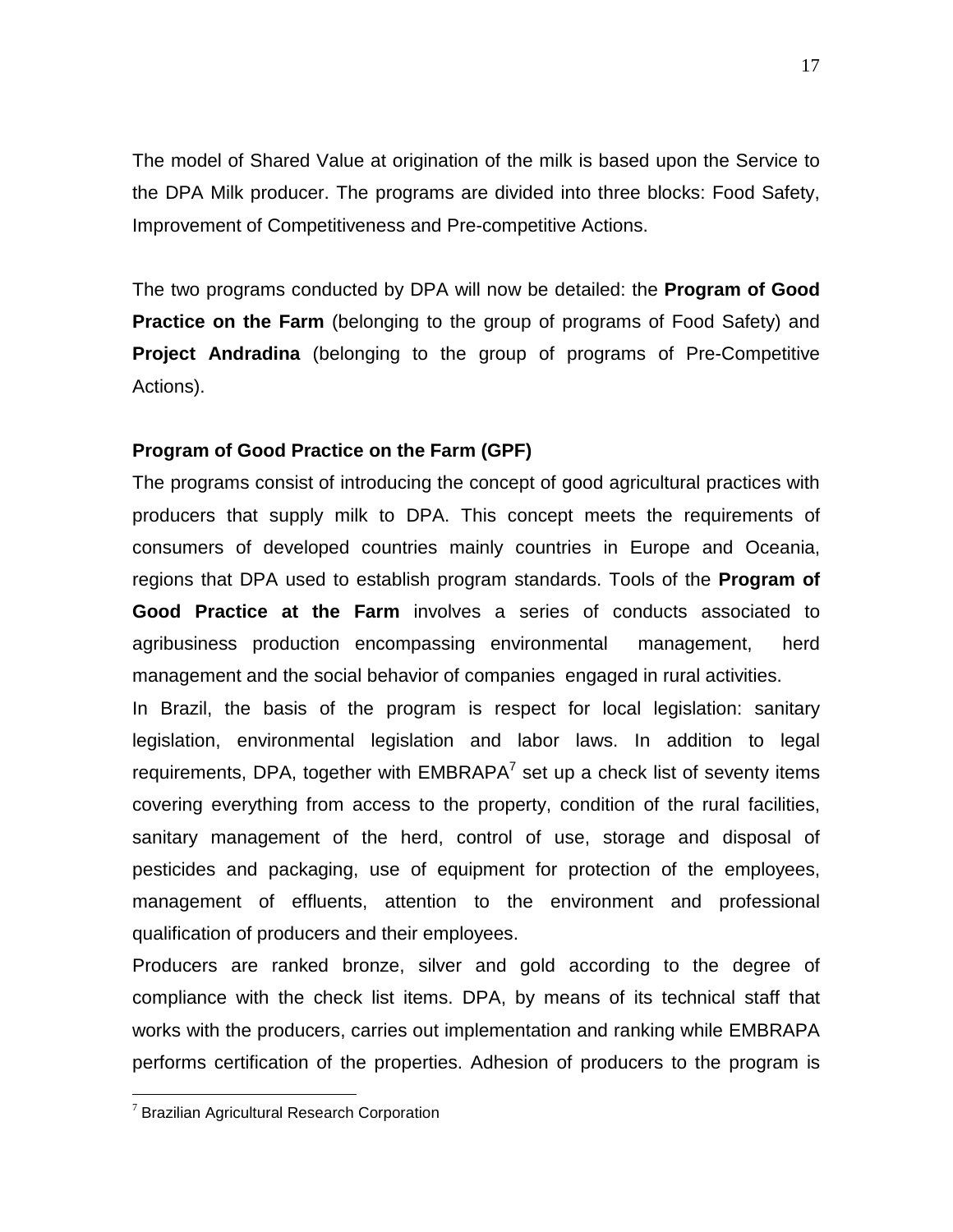free, nevertheless supervised so that groups of producers are formed, facilitating attendance by the regional technicians. The producer receives incentives paid by a premium per liter of milk delivered, in recognition of the granted certification. In 2008, DPA has some 200 producers registered in the Good Practice Program, among which 7 have achieved the maximum ranking of GOLD.

DPA is carrying out the Good Practice Program since 2005. The number of participants is potentially very large, considering that the company' network has some 5,800 milk suppliers between producers and co-operatives The major challenge for the expansion of the program is basically a change of attitude and professional qualification of the producers.

The objective of the Good Practices Program is to generate a model to be publicized for companies in the sector aiming to improve the standard of diary activities, taking also into account the application potential in other sectors of the agribusiness, such as vegetable and animal production. Expansion of the program in DPA will rely upon how the concept of good practices will be presented to the producers and how the required inputs will be handled for adjustment of producers to check list items.

Implementation of the "Good Practices" Program, in addition to persuade for investment in infrastructure, demands a cultural change by the rural workers as well as by the owners. For the last ten years a movement in search for qualification in dairy business has been perceived in Brazil: an effort that goes from government bodies to private companies and cooperatives prompting producers to improve their handling of the activity, regarding the herd's sanitary management and milking hygiene, nutritional management, social and economic aspects.

Among those involved in the Good Practice program there is a feeling of appreciation and recognition of the work by DPA to enhance rural activity. The relationship between the supplier and the industry becomes synergistic where the producer sees the benefits generated by the program, relating to the tangible benefit, that is higher income for the activity and also to the intangible benefits. In the social aspect improvement of the employees' attitude as a result of training is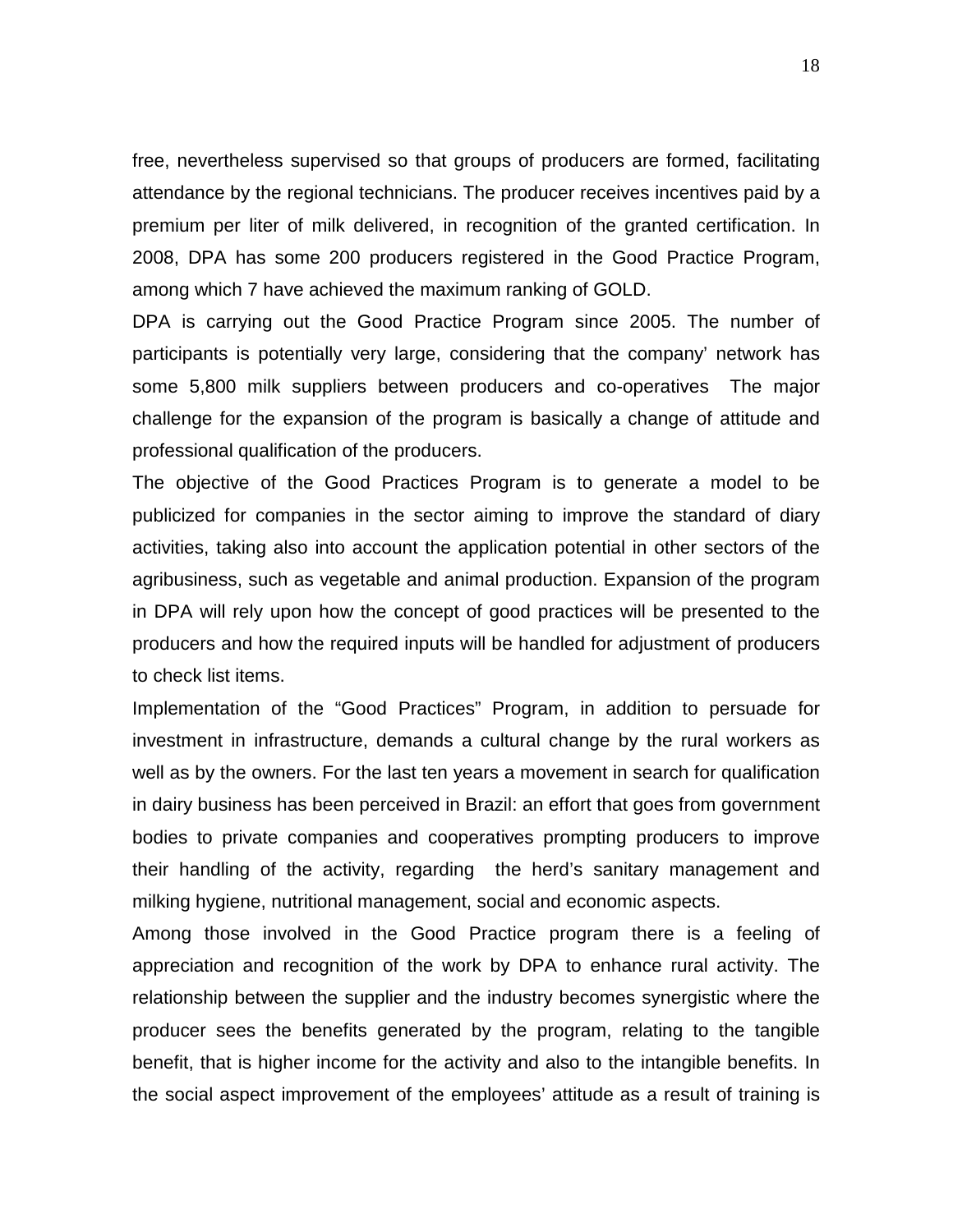noted. This training indirectly stimulates access to study and development of important abilities, offering social development to the rural population.

Prohibition of child labor together with enhancement of personal qualification also stimulates access to learning. In Brazil, this aspect has become more important as, opposed to European countries, milk exploitation not only uses family labor but also patronal labor.

In the environmental aspect producers note that the company seeks to value more coherent environmental preservation practices, stressing compliance with the environmental legislation, effluent management, adequate treatment of production waste and isolation of the water sources. In the economic aspect, it fosters an activity more coherent with consumer needs for products that respect conditions of sustainability.

In addition to the mentioned aspects, attention must be called to the relationship producer – company which is quite stimulated in the Inputs and Services Purchasing Club DPA. Created by DPA in 2003, it has proven positive for the three segments congregated.

The partner producers that may purchase quality inputs in advantageous conditions, for the member companies that make sales in an easy and fast form with a warranty of receipt and for DPA that, although it does not directly profit from operations, contributes to the use of quality products and services at competitive cost, with a direct impact on the business' sustainability and profitability. Success of this initiative can be measured by growth of sales made through the Purchasing Club. Growth of the business was 317% in 2007, when compared with 2004 and the yearly volume of negotiations already surpasses 20 million Reais (R\$)<sup>8</sup>, a concrete evidence of the producer satisfaction of DPA that belong to the Purchasing Club.

#### **Andradina Project**

 ${}^{8}$ The Real is the current currency of Brazil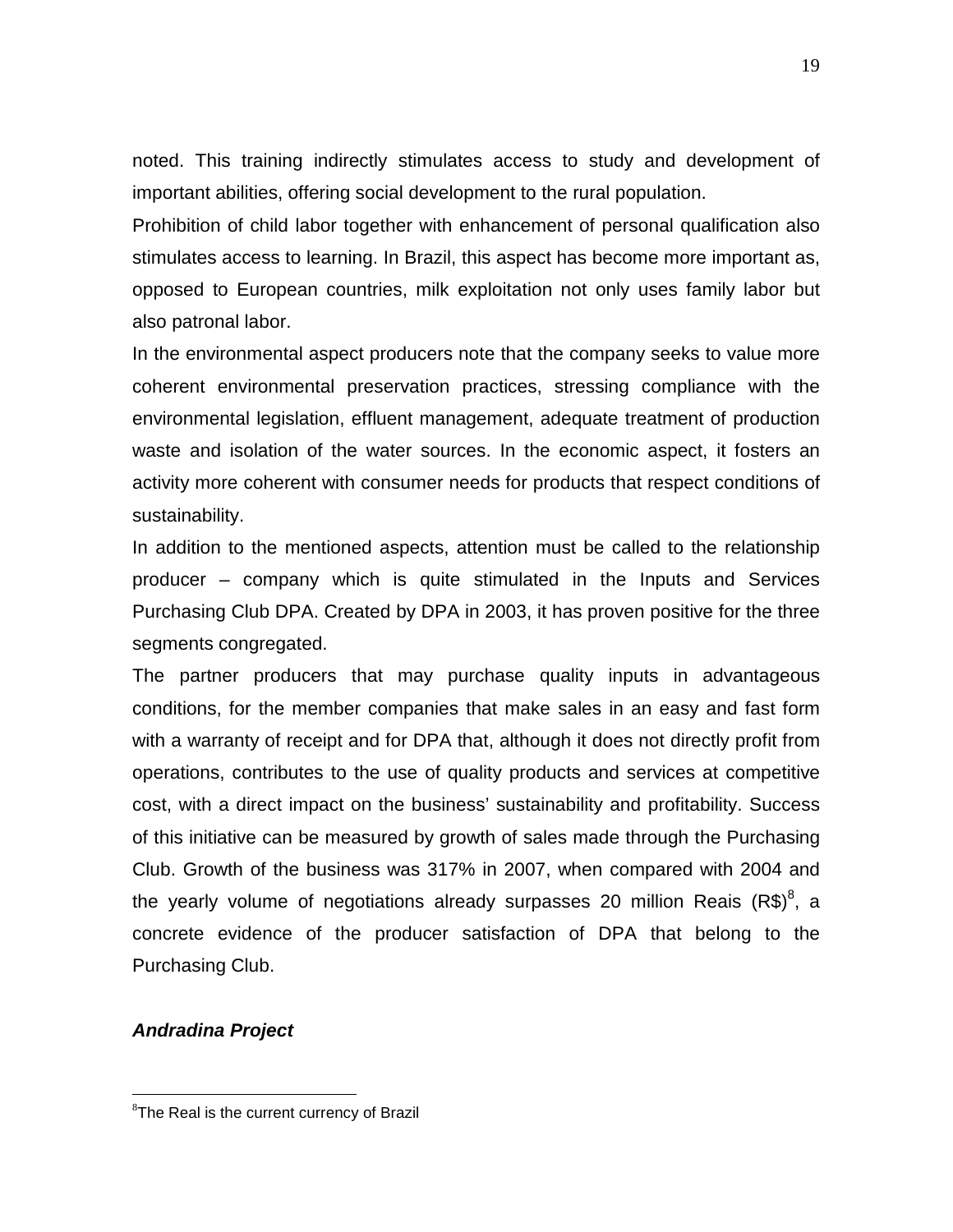Since 2005 DPA works together with rural producers in an agrarian reform settlement in the Western region of the State of São Paulo (location in Attachment 6). DPA with technical support from the" Escola Superior de Agricultura Luiz de Queiroz – ESALQ/USP" under coordination of Prof. Vidal Pedroso de Faria and his colleagues Prof. Flávio Portela and Prof. Marco Penati, has set up a project in the Timboré settlement to meet the request. That was a peculiar initiative for a company the size of DPA, because if the project failed it could jeopardize the company's credibility and distort its image to the stakeholders.

The ESALQ professors highlighted this aspect. In the beginning of the project, productions conditions were very bad, and the professors dreaded its failure. Following ESALQ recommendations, DPA hired and trained a technician exclusively to attend the participant producers, funded (without charging interests) the purchase of inputs to improve nutritional management of the animals by upgrading pastures. Also offered were training for milking hygiene, handling of the animals and funded (without charging interests) the acquisition of bull calves specialized in milk to genetically improve the dairy herd.

In 2008, the project has 27 families and productivity has progressed positively in the last two years con firming the success of the program. Milk production, which at the launching of the program, was of 70 liters/day, and now is of 108 liters/day, the average production per cow increased from 5.7 liters/day to 7.4 liters/day. Records showed an average increase of 32.3%, in the yearly mean daily production of milk by producer. In the economic aspect data from December 2007 to December 2008 show an evolution of 132.4% of income increase obtained in the activity that went from R\$1,007.76 to R\$ 2,342.81.

The Andradina project serves as a project of a socio economic nature aiming to foster human development and settle man on the land (see attachment 8). DPA investment in the project was of about R\$60,000 in 2007 and in 2008 the predicted allocation to the program will be of R\$70,000.00. Return on the investment is from the development of diary cattle in the region and from the income of these families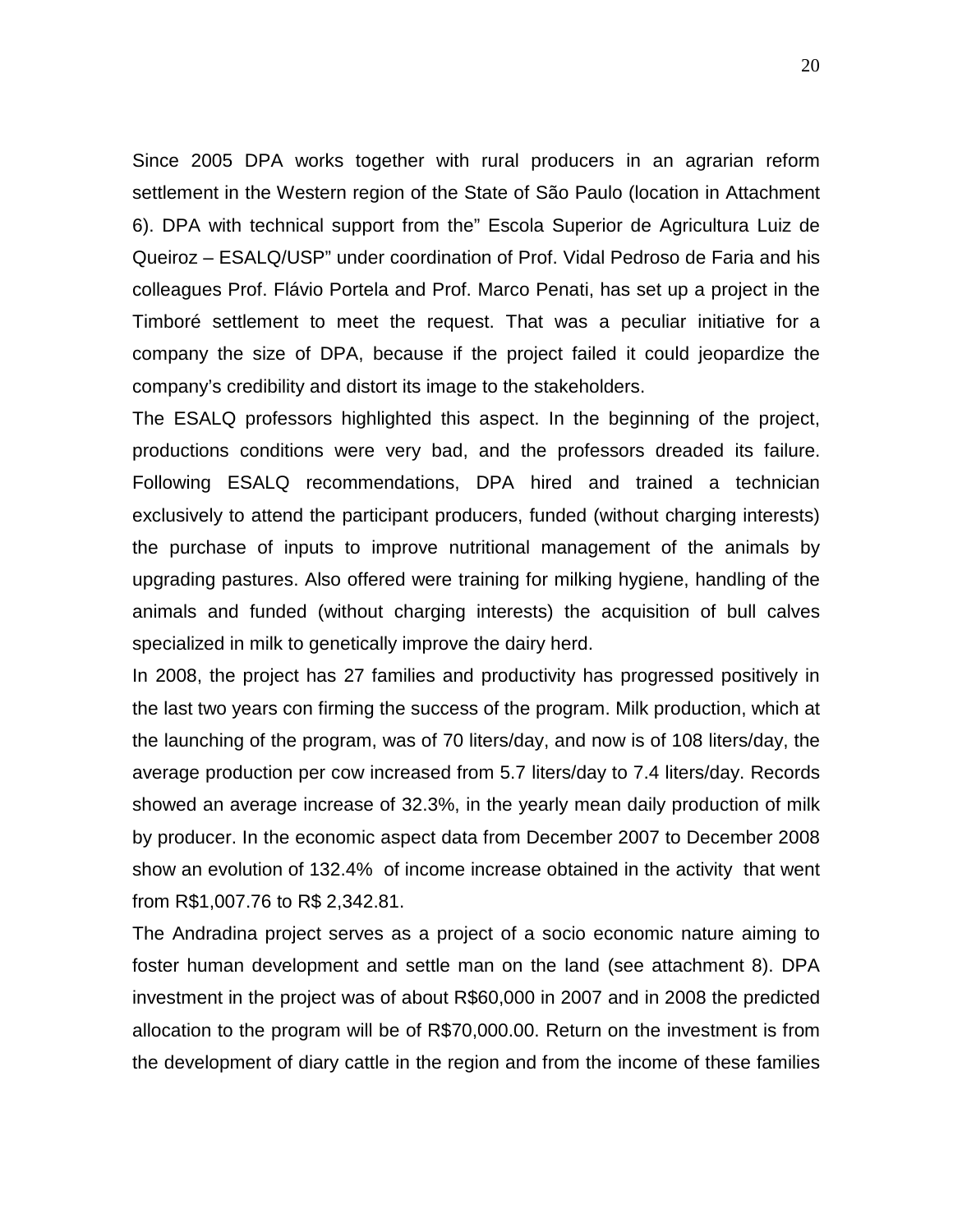which serves as an example to various other groups of families settled in similar conditions throughout Brazil.

Currently there is an established limit of 30 producers attended by the technician hired by the company. As such, DPA wants to establish a partnership with bodies of regional extension to increase the dissemination of these techniques for a larger number of settled producers. It is important to stress that there are some problems faced during the project. Some producers were motivated to joint the program only because of the financing received and without a prospect of improving their activity. These producers strongly resist adjustment to the management procedures established by the technical team and then quit the program. In reality, the company does not directly finance producers with money. It hands over the funds allocated to the project to an association or co-operative of settlers, that purchases the needed input, following technical recommendation. Each producer has an initial sum of R\$3,000.00 to purchase fertilizer and seeds. According to the ESALQ professors, the project is entering a stage where producers will have to understand their responsibilities towards their activity. The project progresses in a complex framework, it proceeds towards a delicate stage of **cultural change.** Especially throughout the sensibilization to the results brought by the project, showing that it can go much farther.

The project's evolution shows that this is a case of success in the ensemble of actions practiced by the company, in agreement with the bases of social responsibility and the company's role in society. The project theoretically may be replicated to other agribusiness projects for the purpose of fostering social development of man on the land; however some specificity must be fulfilled. Milk production has an important characteristic in relation to agricultural production systems, as it provides the producer with a monthly income. This must be recognized when dealing with familial agriculture because it reduces risks inherent to farming (harvest loss due to draught, disease, plagues, etc.). The main success of the program is the perception of an improvement in the quality of life due to a higher income from rural activity.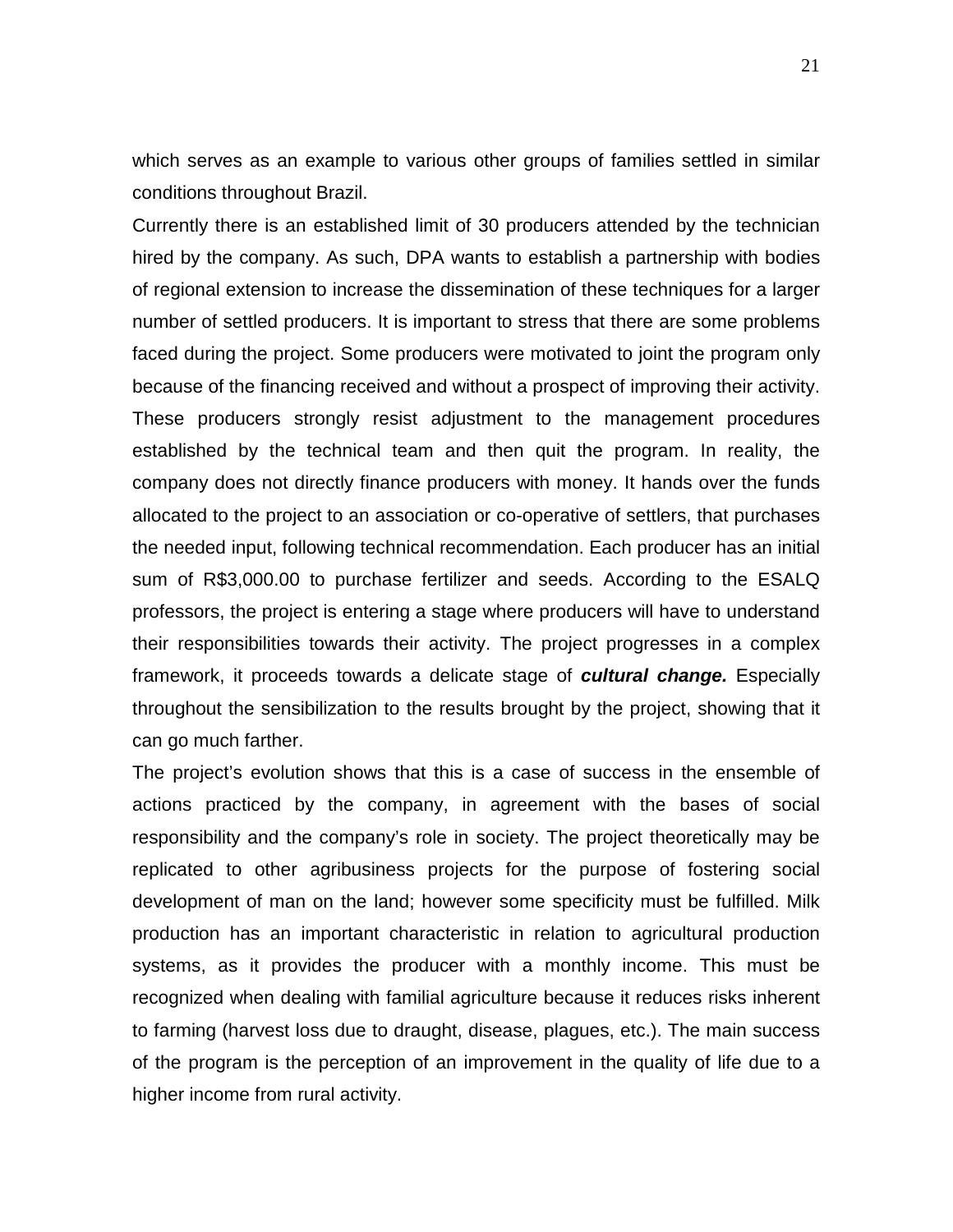#### **CHALLENGES OF SUSTAINABILITY**

In a corporation such as Nestlé, the process of internalization of the sustainability concept is complex. Insertion of the head quarter's principles in the business units of the different countries requires specific adjustments. The challenge is much greater when the issue is to coordinate actions that go beyond company boundaries, upstream and downstream in the different agribusiness systems where it acts.

The adaptation process to sustainability is not static, new problems arise every day. "Corporate diplomacy" is a subject that strategically grows in the company, to deal with different stakeholders in delicate situations. This is why, the company is undergoing a review of strategies/structures and routines, to deal with this internal issue, expanding the scope of corporate risk management.

The second challenging dimension is the need for constant **innovation** in the approach to sustainability. Actions related to the quest of compliance with legal requirements, in the environmental or social ambit are not sufficient. This case describes how Nestlé adjusts its internal sustainability procedures to a higher standard than that legally required.

The "DPA CASE", points towards an even more proactive direction. This is an innovative model, from the aspect of creation of a company responsible for comprehensive origination of a strategic raw material for the company (milk) as well as for the action that this originating company develops in the promotion of rural producers.

The Nestle-DPA case, suggests a series of specific strategic issues:

#### **ISSUES FOR DEBATE**

• Sustainability corporate strategy: adjustment of corporate logic to local actions**.** Concepts of wellness / shared value: how to progress in Nestlé Brazil with an organizational framework / routines and internal procedures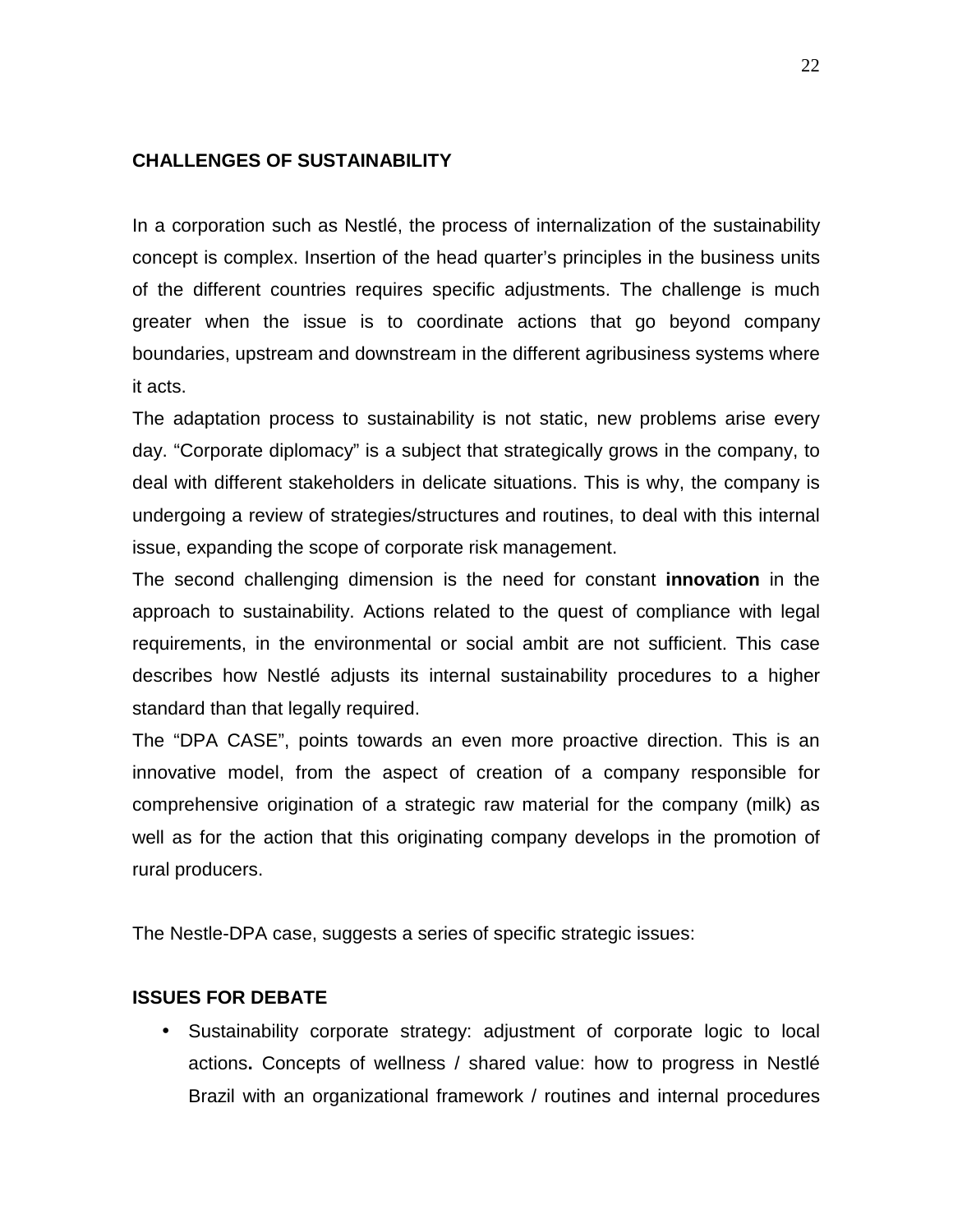compatible for internalization of the concept of sustainability in the different business areas of company?

- Could the Andradina settlement project (DPA) be expanded in this same region? And could it be used in other regions? Would there be political ideological risks if the pilot project were significantly expanded?
- Could the model of partnership company research institution serve as a basis for a new model of rural private extensionism?
- Could DPA methodology be an example for public policy actions (i.e. eventual partnership with the Ministry for Agricultural Development to multiply the model in other settlement areas?)
- Is a partnership with companies from IPAS possible? Specifically with companies in the distribution area, exploiting the "social" origin of production?
- Could the DPA projects for rural furtherance be replicated? Could the experience of DPA, added to the SAI program generate convergences with IPAS companies, in the furtherance of sustainable practices for rural production?

# **NOTES FOR DIDACTIC AND THEORETICAL SUPPORT**

This case study may be used in courses on strategy, corporate governance, social responsibility and ethics. The focus of the case study Nestlé-DPA highlights the role of the institutional environment to induce companies' actions of social responsibility (BASU&PALAZZO, 2008, MACHADO FILHO, 2006). Institutions are important as motivational factor, inducer of the type of behavior of agents in economic, legal and ethical aspects. (NORTH, 1994).Thus, changes in the institutional ambient as a result of the market integration process, have been one of the significant vectors of company behavior changes. (GARDBERG&FOMBRUM, 2006). This work explores the interface between the